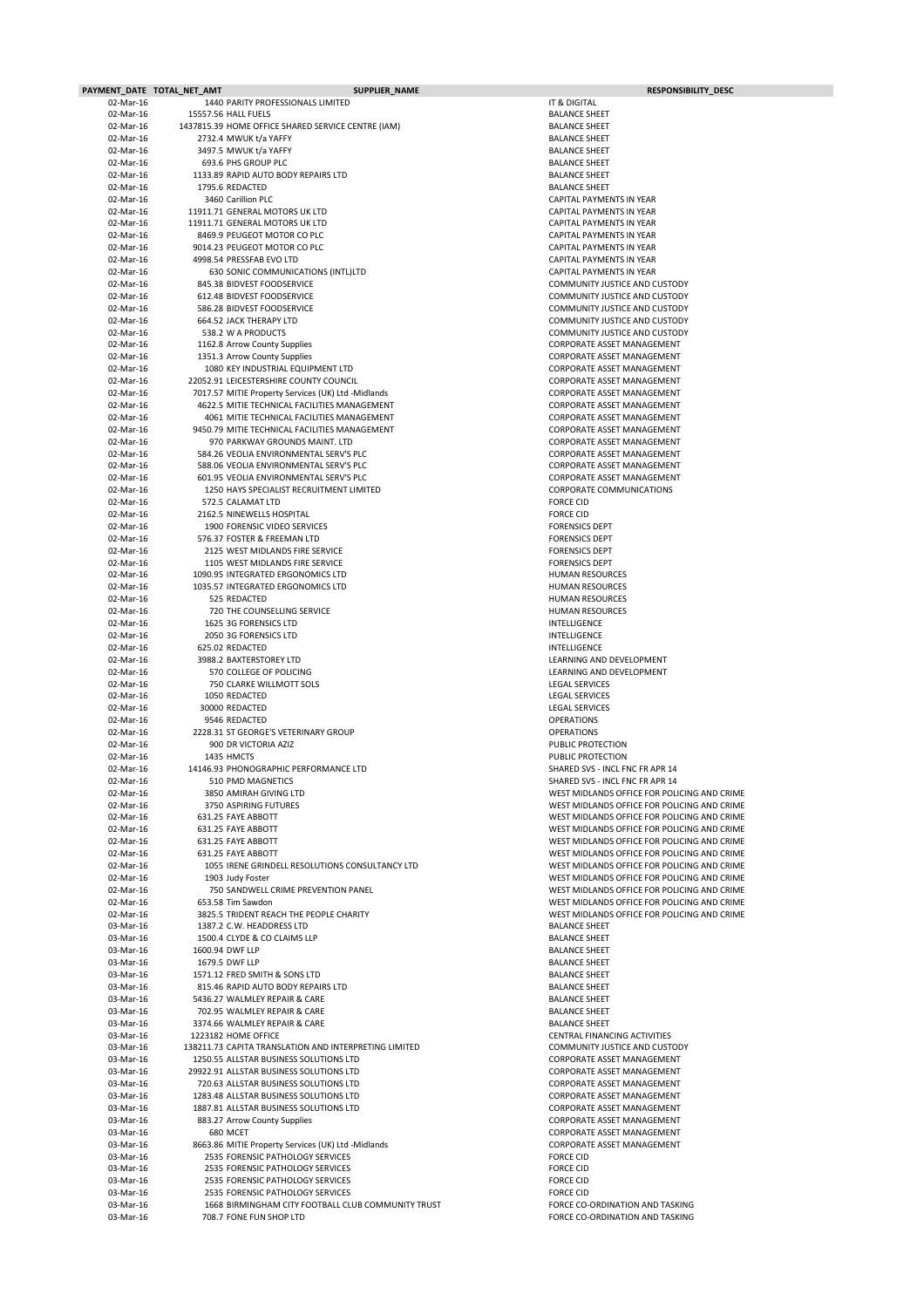| 03-Mar-16 | 3296.05 FONE FUN SHOP LTD                     | <b>FORCE CO-ORDIN</b>  |
|-----------|-----------------------------------------------|------------------------|
| 03-Mar-16 | 1295 SPECIAL VEHICLE SOLUTIONS LTD            | <b>FORCE CO-ORDIN</b>  |
|           |                                               |                        |
| 03-Mar-16 | 525 ARROGEN FORENSICS LIMITED                 | <b>FORENSICS DEPT</b>  |
| 03-Mar-16 | 1013.8 RANDSTAD EMPLOYMENT BUREAU LTD         | <b>HUMAN RESOUR</b>    |
| 03-Mar-16 | 840 REDACTED                                  | <b>HUMAN RESOUR</b>    |
| 03-Mar-16 | 1041.67 THE SPRINGBOARD CONSULTANCY           | <b>HUMAN RESOUR</b>    |
| 03-Mar-16 | <b>16698.8 CAPSTICKS SOLICITORS</b>           | <b>LEGAL SERVICES</b>  |
| 03-Mar-16 | 21757.65 PINSENT MASONS                       | <b>LEGAL SERVICES</b>  |
|           |                                               |                        |
| 03-Mar-16 | 687.5 REDACTED                                | <b>LEGAL SERVICES</b>  |
| 03-Mar-16 | 1750 REDACTED                                 | <b>LEGAL SERVICES</b>  |
| 03-Mar-16 | 12367.83 WEIGHTMANS LLP                       | <b>LEGAL SERVICES</b>  |
| 03-Mar-16 | 500 FORENSIC SCIENCE SOCIETY                  | <b>NABIS</b>           |
| 03-Mar-16 | 4250 NYS CORPORATE LTD                        | <b>OPERATIONS</b>      |
|           |                                               |                        |
| 03-Mar-16 | 726 REDACTED                                  | <b>OPERATIONS</b>      |
| 03-Mar-16 | 2002 REDACTED                                 | <b>OPERATIONS</b>      |
| 03-Mar-16 | 682 REDACTED                                  | <b>OPERATIONS</b>      |
| 03-Mar-16 | 1364 REDACTED                                 | <b>OPERATIONS</b>      |
|           |                                               |                        |
| 03-Mar-16 | 1782 REDACTED                                 | <b>OPERATIONS</b>      |
| 03-Mar-16 | 3069 REDACTED                                 | <b>OPERATIONS</b>      |
| 03-Mar-16 | 1001.8 REDACTED                               | <b>OPERATIONS</b>      |
| 03-Mar-16 | 705.5 REDACTED                                | <b>OPERATIONS</b>      |
| 03-Mar-16 | 3010 MITIE TECHNICAL FACILITIES MANAGEMENT    | PMO FRONT OFF          |
| 03-Mar-16 |                                               |                        |
|           | 1080 REDACTED                                 | <b>PUBLIC PROTECT</b>  |
| 03-Mar-16 | <b>668.5 COMMTAS LIMITED</b>                  | <b>SUPPORT TO ASS</b>  |
| 03-Mar-16 | 2515 DUPLICATE LOCKSMITHS                     | <b>VEHICLE RECOVE</b>  |
| 03-Mar-16 | 1952.53 Cath Hannon                           | <b>WEST MIDLANDS</b>   |
| 03-Mar-16 | 1984.73 Cath Hannon                           | <b>WEST MIDLANDS</b>   |
|           |                                               |                        |
| 03-Mar-16 | 1979.03 Cath Hannon                           | <b>WEST MIDLANDS</b>   |
| 03-Mar-16 | 1956.83 Ernie Hendricks                       | <b>WEST MIDLANDS</b>   |
| 03-Mar-16 | 2710 ETC VENUES                               | <b>WEST MIDLANDS</b>   |
| 04-Mar-16 | 15774.37 HALL FUELS                           | <b>BALANCE SHEET</b>   |
| 04-Mar-16 | 2399.71 MAYORS OFFICE FOR POLICING AND CRIME  | <b>BALANCE SHEET</b>   |
|           |                                               |                        |
| 04-Mar-16 | 686.4 MWUK t/a YAFFY                          | <b>BALANCE SHEET</b>   |
| 04-Mar-16 | 975.98 RAPID AUTO BODY REPAIRS LTD            | <b>BALANCE SHEET</b>   |
| 04-Mar-16 | 1115 RAPID SECURE LTD                         | <b>BIRMINGHAM W</b>    |
| 04-Mar-16 | 15066.71 GENERAL MOTORS UK LTD                | <b>CAPITAL PAYMEI</b>  |
| 04-Mar-16 | 635.57 INSIGHT DIRECT (UK) LTD                | <b>CAPITAL PAYMEN</b>  |
|           |                                               |                        |
| 04-Mar-16 | 3477.42 INSIGHT DIRECT (UK) LTD               | <b>CAPITAL PAYMEI</b>  |
| 04-Mar-16 | 8820 ALERE TOXICOLOGY PLC                     | <b>COMMUNITY JUS</b>   |
| 04-Mar-16 | 956.8 W A PRODUCTS                            | <b>COMMUNITY JUS</b>   |
| 04-Mar-16 | 1879.88 Arrow County Supplies                 | <b>CORPORATE ASS</b>   |
|           |                                               |                        |
| 04-Mar-16 | 1346.98 Arrow County Supplies                 | <b>CORPORATE ASS</b>   |
| 04-Mar-16 | 845.97 BRITISH GAS                            | <b>CORPORATE ASS</b>   |
| 04-Mar-16 | 731.01 BRITISH GAS                            | <b>CORPORATE ASS</b>   |
| 04-Mar-16 | 889.55 BRITISH GAS                            | <b>CORPORATE ASS</b>   |
| 04-Mar-16 | 1356.58 BRITISH GAS                           | <b>CORPORATE ASS</b>   |
|           |                                               |                        |
| 04-Mar-16 | 688.87 BRITISH GAS                            | <b>CORPORATE ASS</b>   |
| 04-Mar-16 | 615.91 BRITISH GAS                            | <b>CORPORATE ASS</b>   |
| 04-Mar-16 | 508.78 BRITISH GAS                            | <b>CORPORATE ASS</b>   |
| 04-Mar-16 | 974.71 BRITISH GAS                            | <b>CORPORATE ASS</b>   |
|           |                                               |                        |
| 04-Mar-16 | 1156.06 BRITISH GAS                           | <b>CORPORATE ASS</b>   |
| 04-Mar-16 | 1652.53 BRITISH GAS                           | <b>CORPORATE ASS</b>   |
| 04-Mar-16 | 2871.7 BRITISH GAS                            | <b>CORPORATE ASS</b>   |
| 04-Mar-16 | 1959.34 BRITISH GAS                           | <b>CORPORATE ASS</b>   |
| 04-Mar-16 | 627.11 BRITISH GAS                            | <b>CORPORATE ASS</b>   |
|           |                                               |                        |
| 04-Mar-16 | 2155.64 BRITISH GAS                           | <b>CORPORATE ASS</b>   |
| 04-Mar-16 | 4201.18 BRITISH GAS                           | <b>CORPORATE ASS</b>   |
| 04-Mar-16 | 2045.44 BRITISH GAS                           | <b>CORPORATE ASS</b>   |
| 04-Mar-16 | 3142.61 BRITISH GAS                           | <b>CORPORATE ASS</b>   |
| 04-Mar-16 | 2308.66 BRITISH GAS                           | <b>CORPORATE ASS</b>   |
|           |                                               |                        |
| 04-Mar-16 | 935.3 BRITISH GAS                             | <b>CORPORATE ASS</b>   |
| 04-Mar-16 | 745.69 BRITISH GAS                            | <b>CORPORATE ASS</b>   |
| 04-Mar-16 | 875.18 BRITISH GAS                            | <b>CORPORATE ASS</b>   |
| 04-Mar-16 | 1893 BRITISH GAS                              | <b>CORPORATE ASS</b>   |
| 04-Mar-16 | 576.17 BRITISH GAS                            | <b>CORPORATE ASS</b>   |
|           |                                               |                        |
| 04-Mar-16 | 502.59 BRITISH GAS                            | <b>CORPORATE ASS</b>   |
| 04-Mar-16 | 715.68 BRITISH GAS                            | <b>CORPORATE ASS</b>   |
| 04-Mar-16 | 3537.21 BRITISH GAS                           | <b>CORPORATE ASS</b>   |
| 04-Mar-16 | 1404.43 BRITISH GAS                           | <b>CORPORATE ASS</b>   |
| 04-Mar-16 | 3769.84 BRITISH GAS                           | <b>CORPORATE ASS</b>   |
|           |                                               |                        |
| 04-Mar-16 | 628.99 BRITISH GAS                            | <b>CORPORATE ASS</b>   |
| 04-Mar-16 | 1017.11 BRITISH GAS                           | <b>CORPORATE ASS</b>   |
| 04-Mar-16 | 720.47 BRITISH GAS                            | <b>CORPORATE ASS</b>   |
| 04-Mar-16 | 1626.47 BRITISH GAS                           | <b>CORPORATE ASS</b>   |
| 04-Mar-16 | 770.68 BRITISH GAS                            | <b>CORPORATE ASS</b>   |
|           |                                               |                        |
| 04-Mar-16 | 519.58 BRITISH GAS                            | <b>CORPORATE ASS</b>   |
| 04-Mar-16 | 605 ESG ASBESTOS LTD                          | <b>CORPORATE ASS</b>   |
| 04-Mar-16 | 3332.29 LOOKERS                               | <b>CORPORATE ASS</b>   |
| 04-Mar-16 | 1802 MACE MACRO LTD                           | <b>CORPORATE ASS</b>   |
| 04-Mar-16 | 842.95 MITIE TECHNICAL FACILITIES MANAGEMENT  | <b>CORPORATE ASS</b>   |
|           |                                               |                        |
| 04-Mar-16 | 2853.34 MITIE TECHNICAL FACILITIES MANAGEMENT | <b>CORPORATE ASS</b>   |
| 04-Mar-16 | 5425.52 MITIE TECHNICAL FACILITIES MANAGEMENT | <b>CORPORATE ASS</b>   |
| 04-Mar-16 | 1450 CCL FORENSICS LTD                        | <b>INTELLIGENCE</b>    |
| 04-Mar-16 | 3475 CCL FORENSICS LTD                        | <b>INTELLIGENCE</b>    |
|           |                                               |                        |
| 04-Mar-16 | 6825 REDACTED                                 | <b>INTELLIGENCE</b>    |
| 04-Mar-16 | 1019.5 REDACTED                               | <b>LEARNING AND I</b>  |
| 04-Mar-16 | 3132.18 MITIE TECHNICAL FACILITIES MANAGEMENT | <b>NWOW INFRAST</b>    |
| 04-Mar-16 | 1881.25 MITIE TECHNICAL FACILITIES MANAGEMENT | <b>NWOW INFRAST</b>    |
| 04-Mar-16 | 725.44 ALLBATTERIES UK LTD                    | <b>OPERATIONS</b>      |
|           |                                               |                        |
| 04-Mar-16 | 10784.17 MOSELEY CHAPMAN & SKEMP SOLS         | PENSIONS OPERA         |
| 04-Mar-16 | 510 PMD MAGNETICS                             | <b>SHARED SVS - IN</b> |
| 04-Mar-16 | 1020 PMD MAGNETICS                            | <b>SHARED SVS - IN</b> |
| 04-Mar-16 | 816 PMD MAGNETICS                             | <b>SHARED SVS - IN</b> |
| 07-Mar-16 | 714 GRIFFIN VIDEO COMMUNICATIONS              | IT & DIGITAL           |
|           |                                               |                        |

FORCE CO-ORDINATION AND TASKING FORCE CO-ORDINATION AND TASKING - ALLOCATED CONTINGENCY HUMAN RESOURCES HUMAN RESOURCES HUMAN RESOURCES LEGAL SERVICES LEGAL SERVICES LEGAL SERVICES PMO FRONT OFFICES PROJECT PUBLIC PROTECTION SUPPORT TO ASSOCIATIONS VEHICLE RECOVERY SCHEME WEST MIDLANDS OFFICE FOR POLICING AND CRIME WEST MIDLANDS OFFICE FOR POLICING AND CRIME WEST MIDLANDS OFFICE FOR POLICING AND CRIME WEST MIDLANDS OFFICE FOR POLICING AND CRIME WEST MIDLANDS OFFICE FOR POLICING AND CRIME BALANCE SHEET BALANCE SHEET BALANCE SHEET BALANCE SHEET BIRMINGHAM WEST AND CENTRAL LPU CAPITAL PAYMENTS IN YEAR CAPITAL PAYMENTS IN YEAR CAPITAL PAYMENTS IN YEAR COMMUNITY JUSTICE AND CUSTODY COMMUNITY JUSTICE AND CUSTODY CORPORATE ASSET MANAGEMENT CORPORATE ASSET MANAGEMENT CORPORATE ASSET MANAGEMENT CORPORATE ASSET MANAGEMENT CORPORATE ASSET MANAGEMENT CORPORATE ASSET MANAGEMENT CORPORATE ASSET MANAGEMENT CORPORATE ASSET MANAGEMENT CORPORATE ASSET MANAGEMENT CORPORATE ASSET MANAGEMENT CORPORATE ASSET MANAGEMENT CORPORATE ASSET MANAGEMENT CORPORATE ASSET MANAGEMENT CORPORATE ASSET MANAGEMENT CORPORATE ASSET MANAGEMENT CORPORATE ASSET MANAGEMENT CORPORATE ASSET MANAGEMENT CORPORATE ASSET MANAGEMENT CORPORATE ASSET MANAGEMENT CORPORATE ASSET MANAGEMENT CORPORATE ASSET MANAGEMENT CORPORATE ASSET MANAGEMENT CORPORATE ASSET MANAGEMENT CORPORATE ASSET MANAGEMENT CORPORATE ASSET MANAGEMENT CORPORATE ASSET MANAGEMENT CORPORATE ASSET MANAGEMENT CORPORATE ASSET MANAGEMENT CORPORATE ASSET MANAGEMENT CORPORATE ASSET MANAGEMENT CORPORATE ASSET MANAGEMENT CORPORATE ASSET MANAGEMENT CORPORATE ASSET MANAGEMENT CORPORATE ASSET MANAGEMENT CORPORATE ASSET MANAGEMENT CORPORATE ASSET MANAGEMENT CORPORATE ASSET MANAGEMENT CORPORATE ASSET MANAGEMENT CORPORATE ASSET MANAGEMENT CORPORATE ASSET MANAGEMENT CORPORATE ASSET MANAGEMENT CORPORATE ASSET MANAGEMENT INTELLIGENCE LEARNING AND DEVELOPMENT NWOW INFRASTRUCTURE NWOW INFRASTRUCTURE PENSIONS OPERATING ACCOUNT SHARED SVS - INCL FNC FR APR 14 SHARED SVS - INCL FNC FR APR 14 SHARED SVS - INCL FNC FR APR 14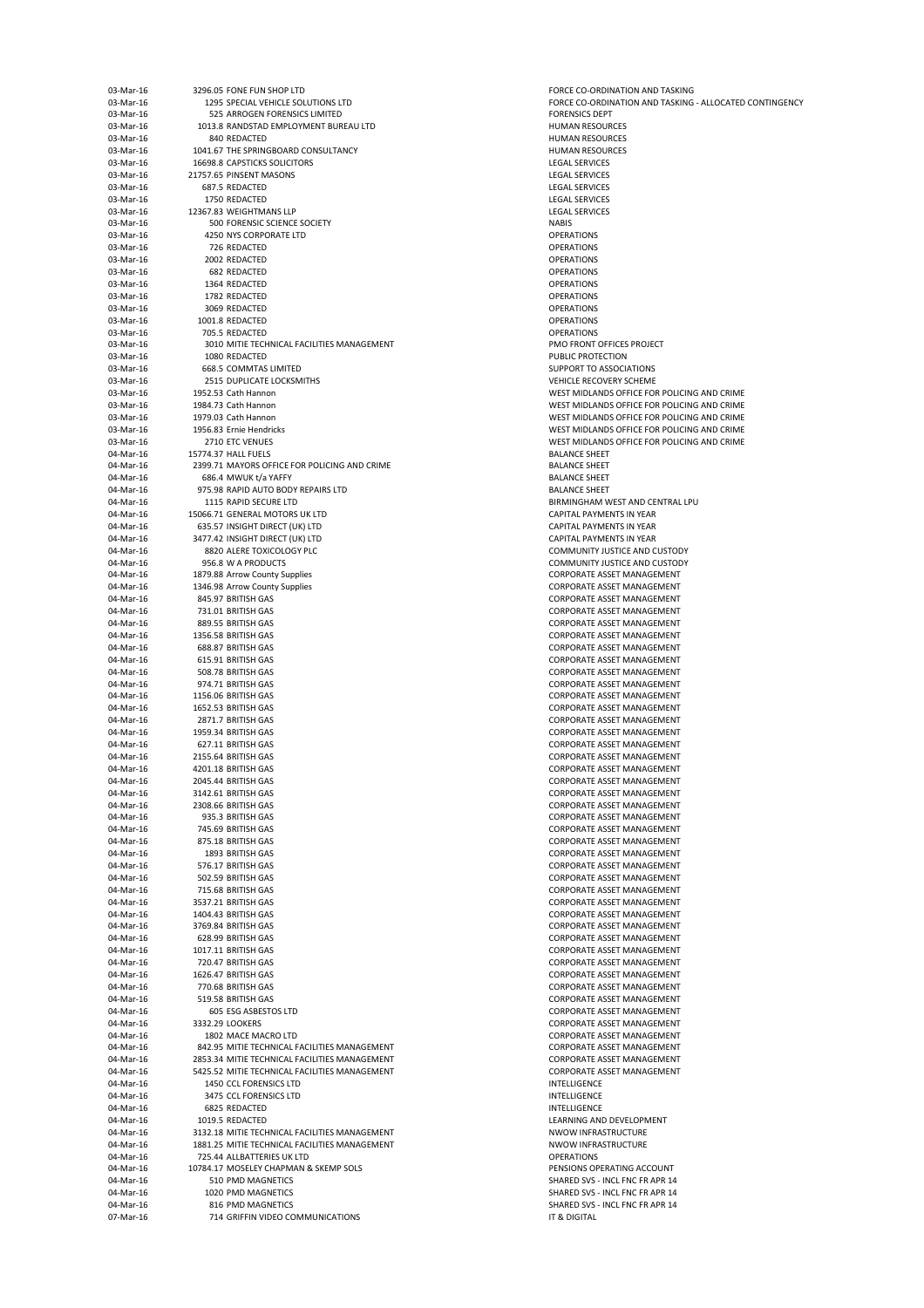| 07-Mar-16              |                  | 1800 MD5 LTD                                                                         | IT & DIGITAL                                   |
|------------------------|------------------|--------------------------------------------------------------------------------------|------------------------------------------------|
| 07-Mar-16<br>07-Mar-16 |                  | 2076 DWF LLP<br>534.3 DWF LLP                                                        | <b>BALANCE SHEET</b><br><b>BALANCE SHEET</b>   |
| 07-Mar-16              | 11232.65 DWF LLP |                                                                                      | <b>BALANCE SHEET</b>                           |
| 07-Mar-16<br>07-Mar-16 |                  | 756.5 DWF LLP<br>1282 DWF LLP                                                        | <b>BALANCE SHEET</b><br><b>BALANCE SHEET</b>   |
| 07-Mar-16              |                  | 3685.44 DWF LLP                                                                      | <b>BALANCE SHEET</b>                           |
| 07-Mar-16              |                  | 526 DWF LLP                                                                          | <b>BALANCE SHEET</b>                           |
| 07-Mar-16<br>07-Mar-16 |                  | 2443 DWF LLP                                                                         | <b>BALANCE SHEET</b><br><b>BALANCE SHEET</b>   |
| 07-Mar-16              |                  | 950 DWF LLP<br>564.5 DWF LLP                                                         | <b>BALANCE SHEET</b>                           |
| 07-Mar-16              |                  | 950 DWF LLP                                                                          | <b>BALANCE SHEET</b>                           |
| 07-Mar-16              |                  | 3047.5 SCENESAFE LTD                                                                 | <b>BALANCE SHEET</b>                           |
| 07-Mar-16<br>07-Mar-16 |                  | 2838.76 WALMLEY REPAIR & CARE<br>1000 BIRMINGHAM EMPOWERMENT FORUM                   | <b>BALANCE SHEET</b><br><b>BIRMINGHAM V</b>    |
| 07-Mar-16              |                  | 21576.05 VOLKSWAGEN GROUP UK LTD                                                     | <b>CAPITAL PAYME</b>                           |
| 07-Mar-16              |                  | 729.97 BIDVEST FOODSERVICE                                                           | <b>COMMUNITY JU</b>                            |
| 07-Mar-16<br>07-Mar-16 |                  | 510 PMD MAGNETICS<br>510.9 REDACTED                                                  | <b>COMMUNITY JU</b><br><b>COMMUNITY JU</b>     |
| 07-Mar-16              |                  | 540 ANDREW PAGE                                                                      | <b>CORPORATE ASS</b>                           |
| 07-Mar-16              |                  | 513.98 ANTALIS LTD                                                                   | <b>CORPORATE ASS</b>                           |
| 07-Mar-16<br>07-Mar-16 |                  | 552.86 BMW (UK) LTD<br>666.93 DEFENSOR MAINTENANCE LTD                               | <b>CORPORATE ASS</b><br><b>CORPORATE ASS</b>   |
| 07-Mar-16              |                  | 1602.49 DEFENSOR MAINTENANCE LTD                                                     | <b>CORPORATE ASS</b>                           |
| 07-Mar-16              |                  | 2204.5 DEFENSOR MAINTENANCE LTD                                                      | <b>CORPORATE ASS</b>                           |
| 07-Mar-16<br>07-Mar-16 |                  | 8641.66 DEFENSOR MAINTENANCE LTD<br>986.32 PREMIER HAZARD LTD                        | <b>CORPORATE ASS</b><br><b>CORPORATE ASS</b>   |
| 07-Mar-16              |                  | 835 TOLPUTT KEETON LTD                                                               | <b>CORPORATE ASS</b>                           |
| 07-Mar-16              |                  | 2280 RAPID SECURE LTD                                                                | <b>DUDLEY LPU</b>                              |
| 07-Mar-16<br>07-Mar-16 |                  | 2000 KINGS COLLEGE HOSPITAL<br>2000 KINGS COLLEGE HOSPITAL                           | <b>FORCE CID</b><br><b>FORCE CID</b>           |
| 07-Mar-16              |                  | 2524 AVATU LTD                                                                       | <b>FORENSICS DEPT</b>                          |
| 07-Mar-16              |                  | 4075 FORENSIC VISION LTD                                                             | <b>FORENSICS DEPT</b>                          |
| 07-Mar-16              |                  | 995.33 INTEGRATED ERGONOMICS LTD                                                     | <b>HUMAN RESOU</b><br><b>HUMAN RESOUI</b>      |
| 07-Mar-16<br>07-Mar-16 |                  | 2055.7 REDACTED<br>4172.49 TNT UK LTD                                                | <b>INFORMATION</b>                             |
| 07-Mar-16              |                  | 1600 BUSINESS CONTINUITY TRAINING LTD                                                | <b>LEARNING AND</b>                            |
| 07-Mar-16              |                  | 2450 REDACTED                                                                        | <b>LEGAL SERVICES</b>                          |
| 07-Mar-16<br>07-Mar-16 |                  | 750 REDACTED<br>600 REDACTED                                                         | <b>LEGAL SERVICES</b><br><b>LEGAL SERVICES</b> |
| 07-Mar-16              |                  | 80000 CRASAC                                                                         | <b>PUBLIC PROTECT</b>                          |
| 07-Mar-16              |                  | 500 NWG NETWORK                                                                      | PUBLIC PROTECT                                 |
| 07-Mar-16<br>07-Mar-16 |                  | 1970 RAPID SECURE LTD<br><b>25000 CENTRO</b>                                         | <b>WALSALL LPU</b><br><b>WEST MIDLAND</b>      |
| 07-Mar-16              |                  | 750 MARBLES HOMEMAKERS LIMITED                                                       | <b>WEST MIDLAND</b>                            |
| 07-Mar-16              |                  | 16400 POSITIVE YOUTH FOUNDATION                                                      | <b>WEST MIDLAND</b>                            |
| 07-Mar-16<br>08-Mar-16 |                  | 7000 THE SPEARHEAD TRUST AT BELLS FARM<br>1655 DEPARTMENT OF WORK & PENSIONS ONLY    | <b>WEST MIDLAND</b><br><b>BALANCE SHEET</b>    |
| 08-Mar-16              |                  | 8000 RILEY HAYES & CO SOLICITORS                                                     | <b>BALANCE SHEET</b>                           |
| 08-Mar-16              |                  | 6811.5 REDACTED                                                                      | <b>LEGAL SERVICES</b>                          |
| 09-Mar-16<br>09-Mar-16 |                  | 908.46 IDEAGEN CONTENT LTD<br>5148.25 BODY KRAFT DUDLEY LTD                          | IT & DIGITAL<br><b>BALANCE SHEET</b>           |
| 09-Mar-16              |                  | 875.23 CONNECT 2 CLEANROOMS LTD                                                      | <b>BALANCE SHEET</b>                           |
| 09-Mar-16              |                  | 982.79 FIX AUTO BIRMINGHAM NORTH                                                     | <b>BALANCE SHEET</b>                           |
| 09-Mar-16<br>09-Mar-16 |                  | 5040.25 FIX AUTO BIRMINGHAM NORTH<br>4166.58 Just Car Clinics Ltd                    | <b>BALANCE SHEET</b><br><b>BALANCE SHEET</b>   |
| 09-Mar-16              |                  | 1532.72 LEWIS'S MEDICAL SUPPLIES                                                     |                                                |
| 09-Mar-16              |                  |                                                                                      | <b>BALANCE SHEET</b>                           |
| 09-Mar-16              |                  | 2250 MURRIA SOLICITORS                                                               | <b>BALANCE SHEET</b>                           |
|                        |                  | 1251.85 RAPID AUTO BODY REPAIRS LTD                                                  | <b>BALANCE SHEET</b>                           |
| 09-Mar-16<br>09-Mar-16 |                  | 771.2 WEIGHTMANS LLP<br>857.92 UBIQUS                                                | <b>BALANCE SHEET</b><br><b>BIRMINGHAM E</b>    |
| 09-Mar-16              |                  | 514.4 PRO-TECT SAFETY SIGNS                                                          | <b>BIRMINGHAM E</b>                            |
| 09-Mar-16              |                  | 872 GRIFFIN VIDEO COMMUNICATIONS                                                     | <b>BIRMINGHAM V</b>                            |
| 09-Mar-16<br>09-Mar-16 |                  | 2145 SALTMINE TRUST<br>514.58 INSIGHT DIRECT (UK) LTD                                | <b>BIRMINGHAM V</b><br><b>CAPITAL PAYME</b>    |
| 09-Mar-16              |                  | 2045.86 SANDHURST AUTOPRINT (INC FREIGHT PRODUCTS)                                   | <b>CAPITAL PAYME</b>                           |
| 09-Mar-16              |                  | 11950 TERRAFIX LTD                                                                   | <b>CAPITAL PAYME</b>                           |
| 09-Mar-16<br>09-Mar-16 |                  | 15408.32 Willmott Dixon Construction Ltd.<br>8433.2 Willmott Dixon Construction Ltd. | <b>CAPITAL PAYME</b><br><b>CAPITAL PAYME</b>   |
| 09-Mar-16              |                  | 1064318 Willmott Dixon Construction Ltd.                                             | <b>CAPITAL PAYME</b>                           |
| 09-Mar-16              |                  | 546.5 SONIC COMMUNICATIONS (INTL)LTD                                                 | <b>CMPG</b>                                    |
| 09-Mar-16<br>09-Mar-16 |                  | 2009 PITNEY BOWES LTD<br><b>6009 POSTAGE BY PHONE</b>                                | <b>COMMUNITY JU</b><br><b>COMMUNITY JU</b>     |
| 09-Mar-16              |                  | 1043.48 W A PRODUCTS                                                                 | <b>COMMUNITY JU</b>                            |
| 09-Mar-16              |                  | 15250 A & J MUCKLOW INVESTMENT LTD                                                   | <b>CORPORATE ASS</b>                           |
| 09-Mar-16<br>09-Mar-16 |                  | 522.86 Arrow County Supplies<br>2931 CLSH MANAGEMENT LTD                             | <b>CORPORATE ASS</b><br><b>CORPORATE ASS</b>   |
| 09-Mar-16              |                  | 125000 CLSH MANAGEMENT LTD                                                           | <b>CORPORATE ASS</b>                           |
| 09-Mar-16              |                  | 7900.9 CLSH MANAGEMENT LTD                                                           | <b>CORPORATE ASS</b>                           |
| 09-Mar-16<br>09-Mar-16 |                  | 25900 CONSTANT POWER SERVICES LTD<br>512.19 CYCLE SERVICES 2U                        | <b>CORPORATE ASS</b><br><b>CORPORATE ASS</b>   |
| 09-Mar-16              |                  | 3718.75 D & E KYRIAKOU                                                               | <b>CORPORATE ASS</b>                           |
| 09-Mar-16              |                  | 75492 DANWOOD GROUP LTD                                                              | <b>CORPORATE ASS</b>                           |
| 09-Mar-16<br>09-Mar-16 |                  | 696 GOLDING PRODUCTS LTD<br>2418.44 NETWORK RAIL                                     | <b>CORPORATE ASS</b><br><b>CORPORATE ASS</b>   |
| 09-Mar-16              |                  | 18036.87 PHOENIX BEARD                                                               | <b>CORPORATE ASS</b>                           |
| 09-Mar-16              |                  | 1345 SHEERSPEED SHELTERS LTD                                                         | <b>CORPORATE ASS</b>                           |
| 09-Mar-16<br>09-Mar-16 |                  | 15670 STAR AUTO RECOVERY(B'HEATH)LTD<br>1250 HAYS SPECIALIST RECRUITMENT LIMITED     | <b>CORPORATE ASS</b><br><b>CORPORATE CO</b>    |
| 09-Mar-16              |                  | 18774.5 RAPID SECURE LTD                                                             | <b>COVENTRY LPU</b>                            |
| 09-Mar-16              |                  | 2000 REDACTED                                                                        | <b>FORCE CID</b>                               |
| 09-Mar-16<br>09-Mar-16 |                  | 5164.5 CURRENCY TECH LIMITED (a G & D COMPANY)<br>4355 METRASENS LTD                 | <b>FORCE CO-ORDI</b><br><b>FORCE CO-ORDI</b>   |

**BALANCE SHEET BALANCE SHEET BALANCE SHEET BALANCE SHEET BALANCE SHEET BALANCE SHEET BALANCE SHEET** BALANCE SHEET **BALANCE SHEET BALANCE SHEET BALANCE SHEET** BALANCE SHEET BALANCE SHEET BIRMINGHAM WEST AND CENTRAL LPU - EXTERNALLY FUNDED CAPITAL PAYMENTS IN YEAR COMMUNITY JUSTICE AND CUSTODY COMMUNITY JUSTICE AND CUSTODY COMMUNITY JUSTICE AND CUSTODY CORPORATE ASSET MANAGEMENT CORPORATE ASSET MANAGEMENT CORPORATE ASSET MANAGEMENT CORPORATE ASSET MANAGEMENT CORPORATE ASSET MANAGEMENT CORPORATE ASSET MANAGEMENT CORPORATE ASSET MANAGEMENT CORPORATE ASSET MANAGEMENT CORPORATE ASSET MANAGEMENT FORENSICS DEPT FORENSICS DEPT HUMAN RESOURCES HUMAN RESOURCES INFORMATION MANAGEMENT LEARNING AND DEVELOPMENT LEGAL SERVICES LEGAL SERVICES LEGAL SERVICES PUBLIC PROTECTION PUBLIC PROTECTION WEST MIDLANDS OFFICE FOR POLICING AND CRIME WEST MIDLANDS OFFICE FOR POLICING AND CRIME WEST MIDLANDS OFFICE FOR POLICING AND CRIME WEST MIDLANDS OFFICE FOR POLICING AND CRIME BALANCE SHEET BALANCE SHEET LEGAL SERVICES BALANCE SHEET BALANCE SHEET BALANCE SHEET BALANCE SHEET BALANCE SHEET **BALANCE SHEET BALANCE SHEET** BIRMINGHAM EAST LPU BIRMINGHAM EAST LPU - EXTERNALLY FUNDED BIRMINGHAM WEST AND CENTRAL LPU BIRMINGHAM WEST AND CENTRAL LPU CAPITAL PAYMENTS IN YEAR CAPITAL PAYMENTS IN YEAR CAPITAL PAYMENTS IN YEAR CAPITAL PAYMENTS IN YEAR CAPITAL PAYMENTS IN YEAR CAPITAL PAYMENTS IN YEAR COMMUNITY JUSTICE AND CUSTODY COMMUNITY JUSTICE AND CUSTODY COMMUNITY JUSTICE AND CUSTODY CORPORATE ASSET MANAGEMENT CORPORATE ASSET MANAGEMENT CORPORATE ASSET MANAGEMENT CORPORATE ASSET MANAGEMENT CORPORATE ASSET MANAGEMENT CORPORATE ASSET MANAGEMENT CORPORATE ASSET MANAGEMENT CORPORATE ASSET MANAGEMENT CORPORATE ASSET MANAGEMENT CORPORATE ASSET MANAGEMENT CORPORATE ASSET MANAGEMENT CORPORATE ASSET MANAGEMENT CORPORATE ASSET MANAGEMENT CORPORATE ASSET MANAGEMENT EXTERNAL CORPORATE COMMUNICATIONS COVENTRY LPU FORCE CO-ORDINATION AND TASKING FORCE CO-ORDINATION AND TASKING FORENSICS DEPT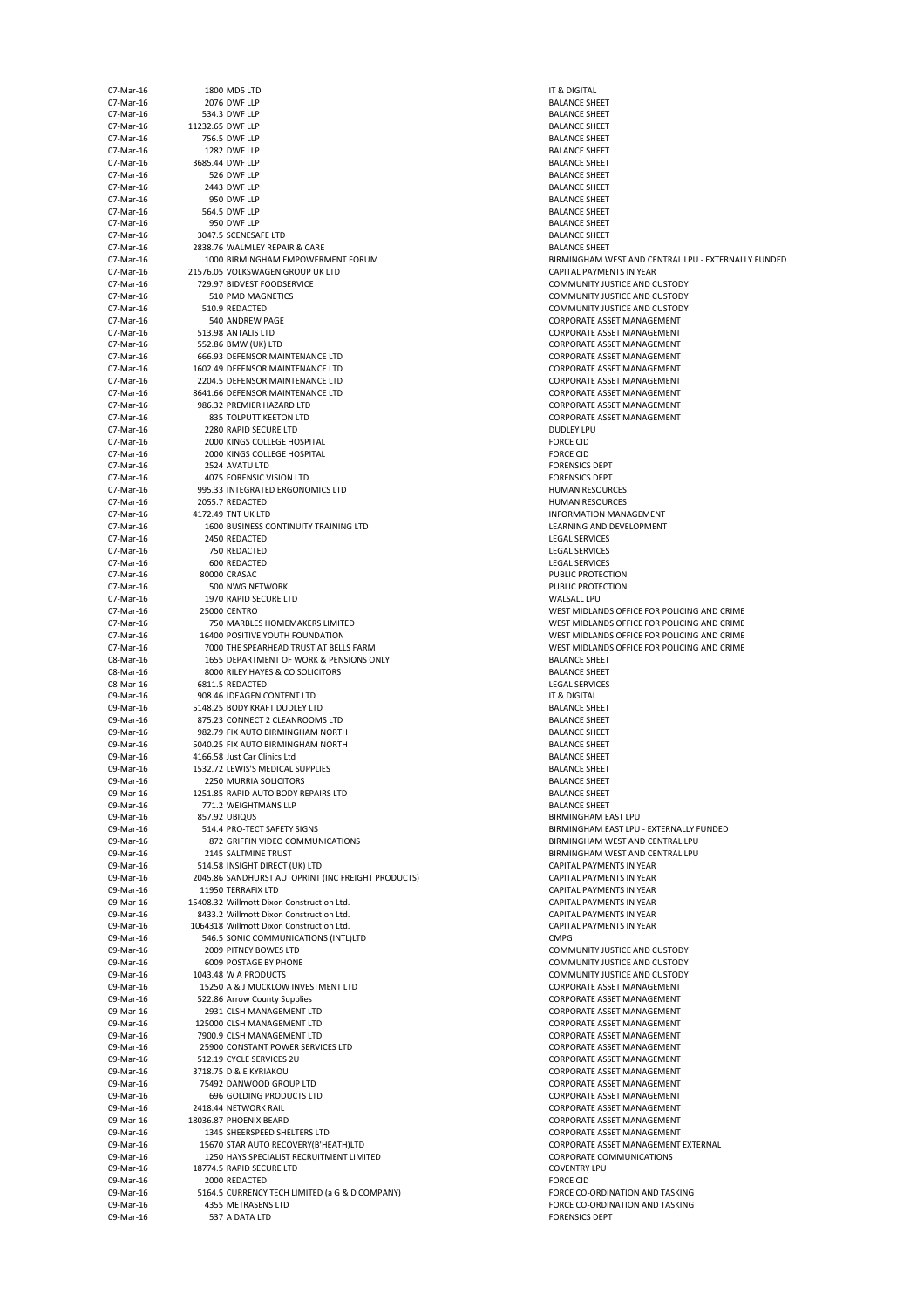| 09-Mar-16 | 5300 FISH DIGITAL FORENSICS                       | <b>FORENSICS DE</b>  |
|-----------|---------------------------------------------------|----------------------|
| 09-Mar-16 | 1226.25 TETRA SCENE OF CRIME LTD                  | <b>FORENSICS DE</b>  |
| 09-Mar-16 | 1004.27 INTEGRATED ERGONOMICS LTD                 | <b>HUMAN RESO</b>    |
|           |                                                   |                      |
| 09-Mar-16 | 5140 COLLEGE OF POLICING                          | <b>LEARNING AN</b>   |
| 09-Mar-16 | 1221.4 THAMES VALLEY POLICE                       | <b>LEARNING AN</b>   |
| 09-Mar-16 | 677.5 REDACTED                                    | <b>OPERATIONS</b>    |
| 09-Mar-16 | 3634 REDACTED                                     | <b>OPERATIONS</b>    |
| 09-Mar-16 | 4864.5 REDACTED                                   | <b>OPERATIONS</b>    |
|           |                                                   |                      |
| 09-Mar-16 | 2185 REDACTED                                     | <b>OPERATIONS</b>    |
| 09-Mar-16 | 1184.65 NYS CORPORATE LTD                         | <b>OPERATIONS -</b>  |
| 09-Mar-16 | <b>675 BRUNCH BITE LTD</b>                        | POLICING SPO         |
| 09-Mar-16 | 628.5 REDACTED                                    | <b>PUBLIC PROTE</b>  |
| 09-Mar-16 | 1200 REDACTED                                     | <b>PUBLIC PROTE</b>  |
|           |                                                   |                      |
| 09-Mar-16 | 1420 RIBA ENTERPRISES LTD                         | <b>SHARED SVS -</b>  |
| 09-Mar-16 | 650 AUTORITE RECOVERY (WILLENHALL) LTD            | <b>VEHICLE RECO</b>  |
| 09-Mar-16 | 5000 Al MediaComms Limited                        | <b>WEST MIDLAN</b>   |
| 09-Mar-16 | 83013 BARNARDOS                                   | <b>WEST MIDLAN</b>   |
| 09-Mar-16 | 10000 COVENTRY HAVEN                              | <b>WEST MIDLAN</b>   |
|           |                                                   |                      |
| 09-Mar-16 | 14500 ROAD PEACE                                  | <b>WEST MIDLAN</b>   |
| 09-Mar-16 | <b>500 SIAN COMPUTERS</b>                         | <b>WEST MIDLAN</b>   |
| 09-Mar-16 | 750 WALSALL DOM VIOLENCE FORUM                    | <b>WEST MIDLAN</b>   |
| 10-Mar-16 | 946.12 BLACKBAG TECHNOLOGIES INC                  | IT & DIGITAL         |
| 10-Mar-16 | 3005.11 BLACKBAG TECHNOLOGIES INC                 | IT & DIGITAL         |
|           |                                                   |                      |
| 10-Mar-16 | 508.65 BODY KRAFT DUDLEY LTD                      | <b>BALANCE SHEI</b>  |
| 10-Mar-16 | 590.34 BODY KRAFT DUDLEY LTD                      | <b>BALANCE SHEI</b>  |
| 10-Mar-16 | 636.79 BODY KRAFT DUDLEY LTD                      | <b>BALANCE SHEI</b>  |
| 10-Mar-16 | 1304.7 Carillion PLC                              | <b>BALANCE SHEI</b>  |
| 10-Mar-16 | 549.53 Just Car Clinics Ltd                       | <b>BALANCE SHEI</b>  |
|           |                                                   |                      |
| 10-Mar-16 | 591.19 RAPID AUTO BODY REPAIRS LTD                | <b>BALANCE SHEI</b>  |
| 10-Mar-16 | 707.5 APPLE RETAIL LTD                            | <b>BIRMINGHAM</b>    |
| 10-Mar-16 | 1950.78 EDF ENERGY 1 LIMITED                      | <b>CMPG</b>          |
| 10-Mar-16 | 1430.41 ALLSTAR BUSINESS SOLUTIONS LTD            | <b>CORPORATE A</b>   |
| 10-Mar-16 | 30952.56 ALLSTAR BUSINESS SOLUTIONS LTD           |                      |
|           |                                                   | <b>CORPORATE A</b>   |
| 10-Mar-16 | 532.14 ALLSTAR BUSINESS SOLUTIONS LTD             | <b>CORPORATE A</b>   |
| 10-Mar-16 | 1405.78 ALLSTAR BUSINESS SOLUTIONS LTD            | <b>CORPORATE A</b>   |
| 10-Mar-16 | 2240.84 ALLSTAR BUSINESS SOLUTIONS LTD            | <b>CORPORATE A</b>   |
| 10-Mar-16 | 638.96 ALLSTAR BUSINESS SOLUTIONS LTD             | <b>CORPORATE A</b>   |
|           |                                                   |                      |
| 10-Mar-16 | 1047.35 CALIBRATION ENGINEERING SOLUTIONS LTD     | <b>CORPORATE A</b>   |
| 10-Mar-16 | 1805.25 DORWINGEAR LTD                            | <b>CORPORATE A</b>   |
| 10-Mar-16 | 6309.5 EDF ENERGY 1 LIMITED                       | <b>CORPORATE A</b>   |
| 10-Mar-16 | 2255.88 EDF ENERGY 1 LIMITED                      | <b>CORPORATE A</b>   |
| 10-Mar-16 | 3213.25 EDF ENERGY 1 LIMITED                      | <b>CORPORATE A</b>   |
|           |                                                   |                      |
| 10-Mar-16 | 4063.36 EDF ENERGY 1 LIMITED                      | <b>CORPORATE A</b>   |
| 10-Mar-16 | 13501.38 EDF ENERGY 1 LIMITED                     | <b>CORPORATE A</b>   |
| 10-Mar-16 | 5873.63 EDF ENERGY 1 LIMITED                      | <b>CORPORATE A</b>   |
| 10-Mar-16 | 3746.59 EDF ENERGY 1 LIMITED                      | <b>CORPORATE A</b>   |
| 10-Mar-16 | 7815.15 EDF ENERGY 1 LIMITED                      | <b>CORPORATE A</b>   |
|           |                                                   |                      |
| 10-Mar-16 | 2399.79 EDF ENERGY 1 LIMITED                      | <b>CORPORATE A</b>   |
| 10-Mar-16 | 8847.72 EDF ENERGY 1 LIMITED                      | <b>CORPORATE A</b>   |
| 10-Mar-16 | 4195.02 EDF ENERGY 1 LIMITED                      | <b>CORPORATE A</b>   |
| 10-Mar-16 | 2026.37 EDF ENERGY 1 LIMITED                      | <b>CORPORATE A</b>   |
|           |                                                   |                      |
| 10-Mar-16 | 1487.83 EDF ENERGY 1 LIMITED                      | <b>CORPORATE A</b>   |
| 10-Mar-16 | 5006.28 EDF ENERGY 1 LIMITED                      | <b>CORPORATE A</b>   |
| 10-Mar-16 | 9934.14 EDF ENERGY 1 LIMITED                      | <b>CORPORATE A</b>   |
| 10-Mar-16 | 7836.28 EDF ENERGY 1 LIMITED                      | <b>CORPORATE A</b>   |
| 10-Mar-16 | 3861.75 EDF ENERGY 1 LIMITED                      | <b>CORPORATE A</b>   |
|           |                                                   |                      |
| 10-Mar-16 | 4942.28 EDF ENERGY 1 LIMITED                      | <b>CORPORATE A</b>   |
| 10-Mar-16 | 1802.18 EDF ENERGY 1 LIMITED                      | <b>CORPORATE A</b>   |
| 10-Mar-16 | 1739.53 EDF ENERGY 1 LIMITED                      | <b>CORPORATE A</b>   |
| 10-Mar-16 | 1085.98 EDF ENERGY 1 LIMITED                      | <b>CORPORATE A</b>   |
| 10-Mar-16 | 8965.05 EDF ENERGY 1 LIMITED                      | <b>CORPORATE A</b>   |
|           |                                                   |                      |
| 10-Mar-16 | 1345.59 EDF ENERGY 1 LIMITED                      | <b>CORPORATE A</b>   |
| 10-Mar-16 | 10825.65 EDF ENERGY 1 LIMITED                     | <b>CORPORATE A</b>   |
| 10-Mar-16 | 5285.63 EDF ENERGY 1 LIMITED                      | <b>CORPORATE A</b>   |
| 10-Mar-16 | 24036.8 EDF ENERGY 1 LIMITED                      | <b>CORPORATE A</b>   |
| 10-Mar-16 | 1633.05 EDF ENERGY 1 LIMITED                      | <b>CORPORATE A</b>   |
|           |                                                   |                      |
| 10-Mar-16 | 6845.97 EDF ENERGY 1 LIMITED                      | <b>CORPORATE A</b>   |
| 10-Mar-16 | 599.02 HAZ ENVIRONMENTAL                          | <b>CORPORATE A</b>   |
| 10-Mar-16 | 755.76 HAZ ENVIRONMENTAL                          | <b>CORPORATE A</b>   |
| 10-Mar-16 | 704.6 NETWORK VENTURES LTD                        | <b>CORPORATE A</b>   |
| 10-Mar-16 | 586.91 NETWORK VENTURES LTD                       | <b>CORPORATE A</b>   |
|           |                                                   |                      |
| 10-Mar-16 | 715.53 NETWORK VENTURES LTD                       | <b>CORPORATE A</b>   |
| 10-Mar-16 | 704.47 NETWORK VENTURES LTD                       | <b>CORPORATE A</b>   |
| 10-Mar-16 | 697.4 NETWORK VENTURES LTD                        | <b>CORPORATE A</b>   |
| 10-Mar-16 | 589.29 NETWORK VENTURES LTD                       | <b>CORPORATE A</b>   |
| 10-Mar-16 | 578.37 NETWORK VENTURES LTD                       | <b>CORPORATE A</b>   |
|           |                                                   |                      |
| 10-Mar-16 | 677.35 NETWORK VENTURES LTD                       | <b>CORPORATE A</b>   |
| 10-Mar-16 | 980 PARKWAY GROUNDS MAINT. LTD                    | <b>CORPORATE A</b>   |
| 10-Mar-16 | 37500 CAMBRIDGE UNIVERSITY TECHNICAL SERVICES LTD | <b>FORCE CID - E</b> |
| 10-Mar-16 | 2315 SPECIAL VEHICLE SOLUTIONS LTD                | <b>FORCE CO-OR</b>   |
| 10-Mar-16 | <b>718 SURE TRACK EUROPE LTD</b>                  | <b>FORCE CO-OR</b>   |
|           |                                                   |                      |
| 10-Mar-16 | 1257.7 RANDSTAD EMPLOYMENT BUREAU LTD             | <b>HUMAN RESO</b>    |
| 10-Mar-16 | 1630 VISIONAID TECHNOLOGIES LTD                   | <b>HUMAN RESO</b>    |
| 10-Mar-16 | 13000 REDACTED                                    | <b>INTELLIGENCE</b>  |
| 10-Mar-16 | 1671.15 QA-IQ SLOUGH CENTRE                       | <b>LEARNING AN</b>   |
|           |                                                   |                      |
| 10-Mar-16 | 1732.8 CROWN PET FOODS LTD                        | <b>OPERATIONS</b>    |
| 10-Mar-16 | 3947.4 CROWN PET FOODS LTD                        | <b>OPERATIONS</b>    |
| 10-Mar-16 | 7826.25 BIRMINGHAM AIRPORT LTD                    | <b>OPERATIONS -</b>  |
| 10-Mar-16 | 500 BENSON COMMUNITY PROJECT                      | <b>SANDWELL LP</b>   |
| 10-Mar-16 | 2980.9 EDF ENERGY 1 LIMITED                       | <b>TALLY HO SPO</b>  |
|           |                                                   |                      |
| 11-Mar-16 | 2616.4 CLYDE & CO CLAIMS LLP                      | <b>BALANCE SHEI</b>  |
| 11-Mar-16 | 2579.92 Cooneen Protection                        | <b>BALANCE SHEI</b>  |
| 11-Mar-16 | 880.44 Cooneen Protection                         | <b>BALANCE SHEI</b>  |
| 11-Mar-16 | 5472.32 Cooneen Protection                        | <b>BALANCE SHEI</b>  |
|           |                                                   |                      |

FORENSICS DEPT FORENSICS DEPT HUMAN RESOURCES LEARNING AND DEVELOPMENT LEARNING AND DEVELOPMENT **OPERATIONS - EXTERNALLY FUNDED** POLICING SPORTING EVENTS PUBLIC PROTECTION PUBLIC PROTECTION SHARED SVS - INCL FNC FR APR 14 VEHICLE RECOVERY SCHEME WEST MIDLANDS OFFICE FOR POLICING AND CRIME WEST MIDLANDS OFFICE FOR POLICING AND CRIME WEST MIDLANDS OFFICE FOR POLICING AND CRIME WEST MIDLANDS OFFICE FOR POLICING AND CRIME WEST MIDLANDS OFFICE FOR POLICING AND CRIME WEST MIDLANDS OFFICE FOR POLICING AND CRIME BALANCE SHEET BALANCE SHEET BALANCE SHEET BALANCE SHEET BALANCE SHEET BALANCE SHEET BIRMINGHAM EAST LPU CORPORATE ASSET MANAGEMENT CORPORATE ASSET MANAGEMENT CORPORATE ASSET MANAGEMENT CORPORATE ASSET MANAGEMENT CORPORATE ASSET MANAGEMENT CORPORATE ASSET MANAGEMENT CORPORATE ASSET MANAGEMENT CORPORATE ASSET MANAGEMENT CORPORATE ASSET MANAGEMENT CORPORATE ASSET MANAGEMENT CORPORATE ASSET MANAGEMENT CORPORATE ASSET MANAGEMENT CORPORATE ASSET MANAGEMENT CORPORATE ASSET MANAGEMENT CORPORATE ASSET MANAGEMENT CORPORATE ASSET MANAGEMENT CORPORATE ASSET MANAGEMENT CORPORATE ASSET MANAGEMENT CORPORATE ASSET MANAGEMENT CORPORATE ASSET MANAGEMENT CORPORATE ASSET MANAGEMENT CORPORATE ASSET MANAGEMENT CORPORATE ASSET MANAGEMENT CORPORATE ASSET MANAGEMENT CORPORATE ASSET MANAGEMENT CORPORATE ASSET MANAGEMENT CORPORATE ASSET MANAGEMENT CORPORATE ASSET MANAGEMENT CORPORATE ASSET MANAGEMENT CORPORATE ASSET MANAGEMENT CORPORATE ASSET MANAGEMENT CORPORATE ASSET MANAGEMENT CORPORATE ASSET MANAGEMENT CORPORATE ASSET MANAGEMENT CORPORATE ASSET MANAGEMENT CORPORATE ASSET MANAGEMENT CORPORATE ASSET MANAGEMENT CORPORATE ASSET MANAGEMENT CORPORATE ASSET MANAGEMENT CORPORATE ASSET MANAGEMENT CORPORATE ASSET MANAGEMENT CORPORATE ASSET MANAGEMENT CORPORATE ASSET MANAGEMENT CORPORATE ASSET MANAGEMENT CORPORATE ASSET MANAGEMENT CORPORATE ASSET MANAGEMENT CORPORATE ASSET MANAGEMENT FORCE CID - EXTERNALLY FUNDED FORCE CO-ORDINATION AND TASKING FORCE CO-ORDINATION AND TASKING - ALLOCATED CONTINGENCY HUMAN RESOURCES HUMAN RESOURCES LEARNING AND DEVELOPMENT OPERATIONS - PARTNERSHIP WORKING SANDWELL LPU - EXTERNALLY FUNDED TALLY HO SPORTS & SOCIAL CLUB BALANCE SHEET BALANCE SHEET BALANCE SHEET BALANCE SHEET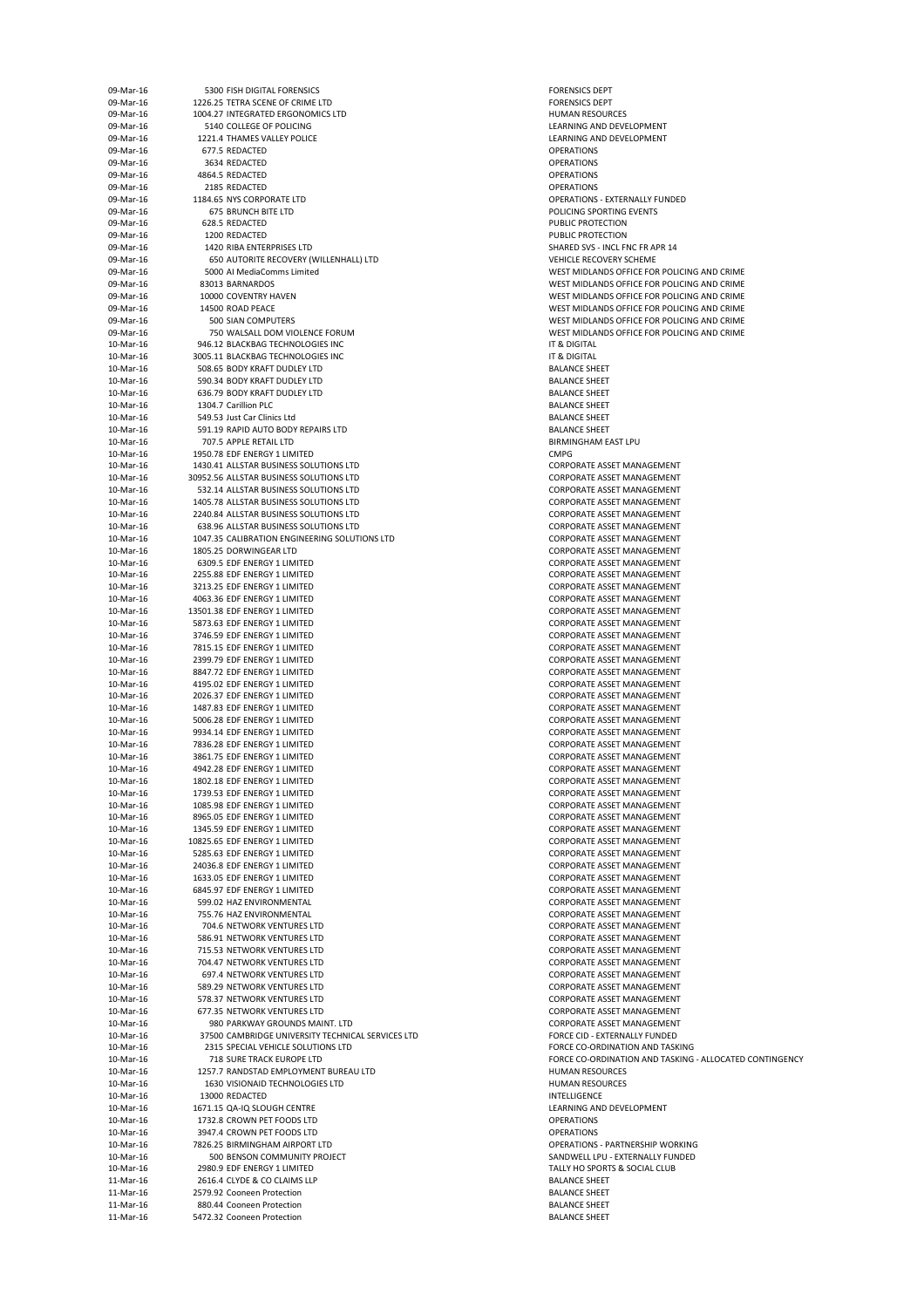| 11-Mar-16 | 924.83 RAPID AUTO BODY REPAIRS LTD                      | <b>BALANCE SHEET</b>                        |
|-----------|---------------------------------------------------------|---------------------------------------------|
| 11-Mar-16 | 2638.71 WALMLEY REPAIR & CARE                           | <b>BALANCE SHEET</b>                        |
| 11-Mar-16 | 1098.65 INSIGHT DIRECT (UK) LTD                         | <b>CAPITAL PAYMENTS IN YEAR</b>             |
| 11-Mar-16 | 20418.61 VOLKSWAGEN GROUP UK LTD                        | CAPITAL PAYMENTS IN YEAR                    |
| 11-Mar-16 | 20418.61 VOLKSWAGEN GROUP UK LTD                        | CAPITAL PAYMENTS IN YEAR                    |
| 11-Mar-16 | 504.5 SONIC COMMUNICATIONS (INTL)LTD                    | <b>CMPG</b>                                 |
| 11-Mar-16 | 930.2 DAVID HORN COMMUNICATIONS LTD                     | <b>COMMUNITY JUSTICE AND CUSTODY</b>        |
| 11-Mar-16 | 747.65 REDACTED                                         | <b>COMMUNITY JUSTICE AND CUSTODY</b>        |
| 11-Mar-16 | 525.7 REDACTED                                          | <b>COMMUNITY JUSTICE AND CUSTODY</b>        |
| 11-Mar-16 | 12974.54 BRAYWHITE & CO LTD                             | <b>CORPORATE ASSET MANAGEMENT</b>           |
| 11-Mar-16 | 5986.67 BRAYWHITE & CO LTD                              | <b>CORPORATE ASSET MANAGEMENT</b>           |
| 11-Mar-16 | 842.52 INKTREE                                          | <b>CORPORATE ASSET MANAGEMENT</b>           |
| 11-Mar-16 | 1627.01 MITIE TECHNICAL FACILITIES MANAGEMENT           | <b>CORPORATE ASSET MANAGEMENT</b>           |
| 11-Mar-16 | 5816.34 MITIE TECHNICAL FACILITIES MANAGEMENT           | <b>CORPORATE ASSET MANAGEMENT</b>           |
| 11-Mar-16 | 509.97 NETWORK VENTURES LTD                             | <b>CORPORATE ASSET MANAGEMENT</b>           |
| 11-Mar-16 | 1183.77 ROBINS & DAY LIMITED                            | <b>CORPORATE ASSET MANAGEMENT</b>           |
| 11-Mar-16 | 7046.2 SEVERN TRENT WATER AUTHORITY                     | <b>CORPORATE ASSET MANAGEMENT</b>           |
| 11-Mar-16 | 1321.75 SOUTH STAFFS WATER                              | <b>CORPORATE ASSET MANAGEMENT</b>           |
|           |                                                         |                                             |
| 11-Mar-16 | 2730.62 SOUTH STAFFS WATER                              | <b>CORPORATE ASSET MANAGEMENT</b>           |
| 11-Mar-16 | 1774.43 SOUTH STAFFS WATER                              | <b>CORPORATE ASSET MANAGEMENT</b>           |
| 11-Mar-16 | 9171.31 SOUTH STAFFS WATER                              | <b>CORPORATE ASSET MANAGEMENT</b>           |
| 11-Mar-16 | 566.82 SOUTH STAFFS WATER                               | <b>CORPORATE ASSET MANAGEMENT</b>           |
| 11-Mar-16 | 9140.11 THORLUX LIGHTING                                | <b>CORPORATE ASSET MANAGEMENT</b>           |
| 11-Mar-16 | 2152.69 THORLUX LIGHTING                                | <b>CORPORATE ASSET MANAGEMENT</b>           |
| 11-Mar-16 | 2258.56 THORLUX LIGHTING                                | <b>CORPORATE ASSET MANAGEMENT</b>           |
| 11-Mar-16 | 79655.6 THOMAS VALE CONSTRUCTION LIMITED                | EST BLOXWICH REFURBISHMENT                  |
| 11-Mar-16 | 778.5 UNIVERSITY HOSPITALS BRISTOL NHS FOUNDATION TRUST | <b>FORCE CID</b>                            |
| 11-Mar-16 | 8406.85 COBHAM TCS LTD                                  | FORCE CO-ORDINATION AND TASKING             |
| 11-Mar-16 | 2945 SELECTAMARK SECURITY SYS. PLC                      | FORCE CO-ORDINATION AND TASKING             |
| 11-Mar-16 | 1018.85 SELECTAMARK SECURITY SYS. PLC                   | FORCE CO-ORDINATION AND TASKING             |
| 11-Mar-16 | 537 A DATA LTD                                          | <b>FORENSICS DEPT</b>                       |
| 11-Mar-16 | 10165.95 CELLMARK                                       | <b>FORENSICS DEPT</b>                       |
| 11-Mar-16 | 1500 JP FRENCH ASSOCIATES                               | <b>FORENSICS DEPT</b>                       |
| 11-Mar-16 | 2500 ROAR FORENSICS LTD                                 | <b>FORENSICS DEPT</b>                       |
| 11-Mar-16 | 3027.2 EXTRA PERSONNEL LTD                              | <b>INFORMATION MANAGEMENT</b>               |
| 11-Mar-16 | 1428 PHIL BROWN LGV TRAINING                            | LEARNING AND DEVELOPMENT                    |
| 11-Mar-16 | 749 THE CORPORATE LEARNING CONSORTIUM                   | LEARNING AND DEVELOPMENT                    |
| 11-Mar-16 | 1547.67 INSIGHT DIRECT (UK) LTD                         | <b>NWOW ICT TOOLS</b>                       |
| 11-Mar-16 | 1924.32 INSIGHT DIRECT (UK) LTD                         | <b>NWOW ICT TOOLS</b>                       |
| 11-Mar-16 | 1058 REDACTED                                           | <b>OPERATIONS</b>                           |
| 11-Mar-16 | 606.2 VILLAGE VETS                                      | <b>OPERATIONS</b>                           |
| 11-Mar-16 | 5500 BEYOND THE HORIZON CHARITY                         | WEST MIDLANDS OFFICE FOR POLICING AND CRIME |
| 11-Mar-16 | 13000 ENGAGE YOUTH EMPOWERMENT SERVICES                 | WEST MIDLANDS OFFICE FOR POLICING AND CRIME |
| 11-Mar-16 | 562.73 EXTRA PERSONNEL LTD                              | WEST MIDLANDS OFFICE FOR POLICING AND CRIME |
| 11-Mar-16 | 636.53 EXTRA PERSONNEL LTD                              | WEST MIDLANDS OFFICE FOR POLICING AND CRIME |
|           |                                                         |                                             |
| 11-Mar-16 | 719.55 EXTRA PERSONNEL LTD                              | WEST MIDLANDS OFFICE FOR POLICING AND CRIME |
| 11-Mar-16 | 627.3 EXTRA PERSONNEL LTD                               | WEST MIDLANDS OFFICE FOR POLICING AND CRIME |
| 11-Mar-16 | 733.39 EXTRA PERSONNEL LTD                              | WEST MIDLANDS OFFICE FOR POLICING AND CRIME |
| 11-Mar-16 | 558.11 EXTRA PERSONNEL LTD                              | WEST MIDLANDS OFFICE FOR POLICING AND CRIME |
| 11-Mar-16 | 14500 FREEDOM FROM TORTURE                              | WEST MIDLANDS OFFICE FOR POLICING AND CRIME |
| 14-Mar-16 | 9315 AXIAL SYSTEMS LTD                                  | IT & DIGITAL                                |
| 14-Mar-16 | 1004.4 CLYDE & CO CLAIMS LLP                            | <b>BALANCE SHEET</b>                        |
| 14-Mar-16 | 1994.5 CLYDE & CO CLAIMS LLP                            | <b>BALANCE SHEET</b>                        |
| 14-Mar-16 | 728.25 FIX AUTO BIRMINGHAM NORTH                        | <b>BALANCE SHEET</b>                        |
| 14-Mar-16 | 2096.99 Level Peak Associates Ltd                       | <b>BALANCE SHEET</b>                        |
| 14-Mar-16 | 4574 TELENT TECHNOLOGY SERVICES LTD                     | <b>CMPG</b>                                 |
| 14-Mar-16 | 922.99 TELENT TECHNOLOGY SERVICES LTD                   | <b>CMPG</b>                                 |
| 14-Mar-16 | 546.41 CYCLE SERVICES 2U                                | <b>CORPORATE ASSET MANAGEMENT</b>           |
| 14-Mar-16 | 4795.57 MITIE Property Services (UK) Ltd -Midlands      | <b>CORPORATE ASSET MANAGEMENT</b>           |
| 14-Mar-16 | 2334.69 MITIE TECHNICAL FACILITIES MANAGEMENT           | <b>CORPORATE ASSET MANAGEMENT</b>           |
| 14-Mar-16 | 5013.84 MITIE TECHNICAL FACILITIES MANAGEMENT           | <b>CORPORATE ASSET MANAGEMENT</b>           |
| 14-Mar-16 | 859.76 SYTNER OLDBURY                                   | <b>CORPORATE ASSET MANAGEMENT</b>           |
| 14-Mar-16 | 1912.5 Facewatch Limited                                | FORCE CO-ORDINATION AND TASKING             |
| 14-Mar-16 | 1600 FORENSIC VIDEO SERVICES                            | <b>FORENSICS DEPT</b>                       |
| 14-Mar-16 | 6054.4 EXTRA PERSONNEL LTD                              | <b>INFORMATION MANAGEMENT</b>               |
| 14-Mar-16 | 724.16 EXTRA PERSONNEL LTD                              | WEST MIDLANDS OFFICE FOR POLICING AND CRIME |
| 14-Mar-16 | 80000 RSVP                                              | WEST MIDLANDS OFFICE FOR POLICING AND CRIME |
| 14-Mar-16 | <b>1500 EIGHTY3 CREATIVE SPARK</b>                      | WOLVERHAMPTON LPU - EXTERNALLY FUNDED       |
| 15-Mar-16 | 64530 UNISYS LTD                                        | IT & DIGITAL                                |
| 15-Mar-16 | 1785 BURKE BROS WOLVERHAMPTON LTD                       | REGIONAL ORGANISED CRIME UNIT               |
| 15-Mar-16 | 1620 BURKE BROS WOLVERHAMPTON LTD                       | REGIONAL ORGANISED CRIME UNIT               |
| 15-Mar-16 | 3000 DEIGHTON PIERCE GLYNN LTD                          | <b>BALANCE SHEET</b>                        |
|           |                                                         | <b>BALANCE SHEET</b>                        |
| 15-Mar-16 | 971.55 NIGHTSEARCHER LTD                                |                                             |
| 15-Mar-16 | 7729.25 BMW AUTHORITIES DEPARTMENT                      | <b>CAPITAL PAYMENTS IN YEAR</b>             |
| 15-Mar-16 | 3000 WEST MIDLANDS POLICE BRASS BND                     | <b>COMMAND TEAM</b>                         |
| 15-Mar-16 | 994.12 BIDVEST FOODSERVICE                              | <b>COMMUNITY JUSTICE AND CUSTODY</b>        |
| 15-Mar-16 | 1023.13 BIDVEST FOODSERVICE                             | <b>COMMUNITY JUSTICE AND CUSTODY</b>        |
| 15-Mar-16 | 606.9 Arrow County Supplies                             | <b>CORPORATE ASSET MANAGEMENT</b>           |
| 15-Mar-16 | 1028.59 Carillion PLC                                   | <b>CORPORATE ASSET MANAGEMENT</b>           |
| 15-Mar-16 | 987.98 PORTAKABIN LTD                                   | <b>CORPORATE ASSET MANAGEMENT</b>           |
| 15-Mar-16 | 753.27 RSG ENGINEERING LTD                              | <b>CORPORATE ASSET MANAGEMENT</b>           |
| 15-Mar-16 | 2396.96 WEST MID POL SSC - CRESTED GOODS ONLY           | <b>CORPORATE COMMUNICATIONS</b>             |
| 15-Mar-16 | 2256.8 REDACTED                                         | <b>COVENTRY LPU</b>                         |
| 15-Mar-16 | 525 FORENSIC PATHOLOGY SERVICES                         | <b>FORCE CID</b>                            |
| 15-Mar-16 | 525 FORENSIC PATHOLOGY SERVICES                         | <b>FORCE CID</b>                            |
| 15-Mar-16 | 525 FORENSIC PATHOLOGY SERVICES                         | <b>FORCE CID</b>                            |
| 15-Mar-16 | 2535 FORENSIC PATHOLOGY SERVICES                        | <b>FORCE CID</b>                            |
| 15-Mar-16 | 2535 FORENSIC PATHOLOGY SERVICES                        | <b>FORCE CID</b>                            |
| 15-Mar-16 | 2535 FORENSIC PATHOLOGY SERVICES                        | <b>FORCE CID</b>                            |
| 15-Mar-16 | 2535 FORENSIC PATHOLOGY SERVICES                        | <b>FORCE CID</b>                            |
| 15-Mar-16 | 545 TVRS SECURITY SYSTEMS                               | <b>FORCE CID</b>                            |
|           |                                                         | <b>HUMAN RESOURCES</b>                      |
| 15-Mar-16 | 547 MIDLAND PATHOLOGY SERVICES                          |                                             |
| 15-Mar-16 | 3164.8 BAXTERSTOREY LTD                                 | LEARNING AND DEVELOPMENT                    |
| 15-Mar-16 | 636.41 NYS CORPORATE LTD                                | <b>OPERATIONS - EXTERNALLY FUNDED</b>       |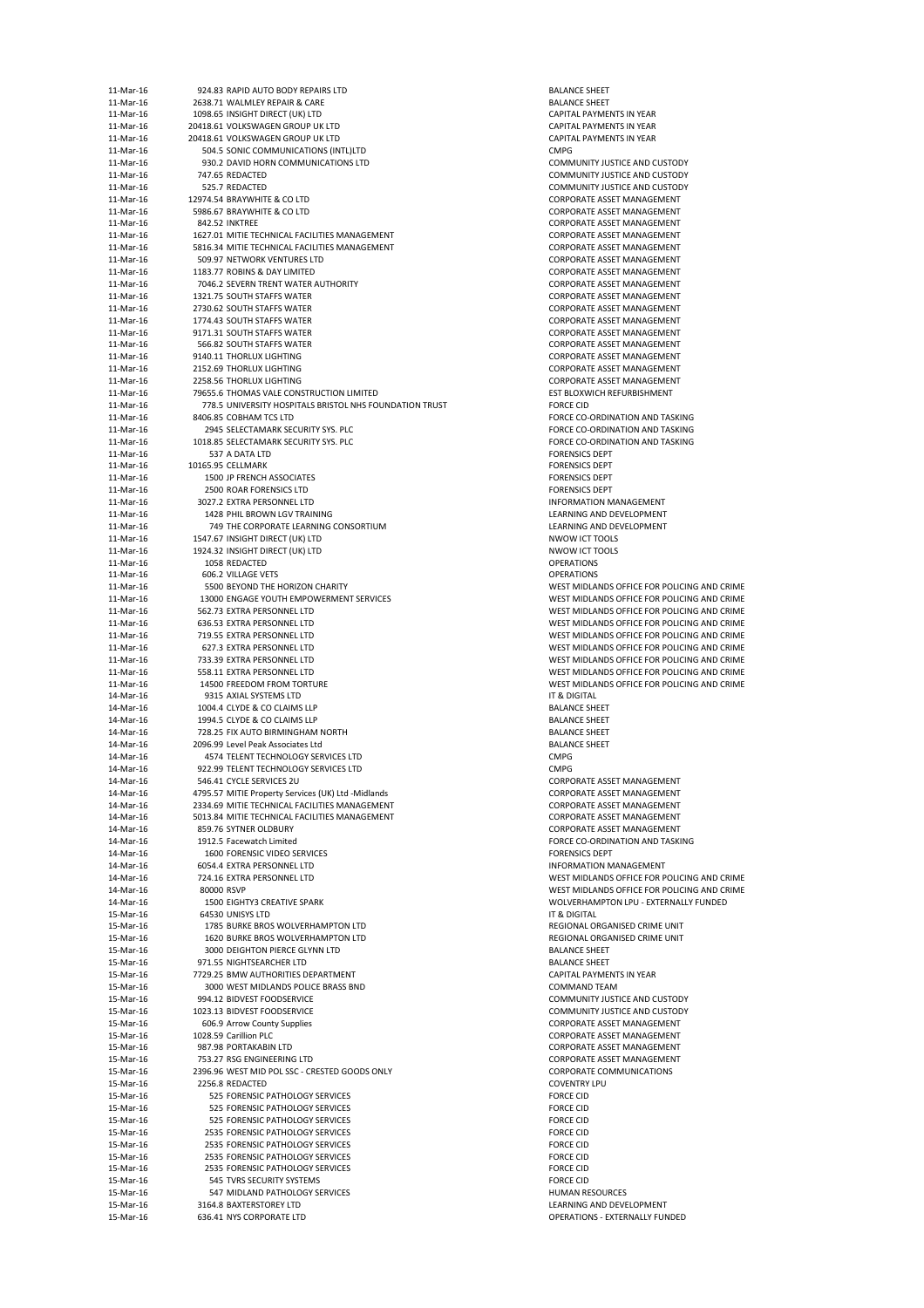| 15-Mar-16              | 617.49 NYS CORPORATE LTD                                                               | <b>OPERATIONS - E</b>                          |
|------------------------|----------------------------------------------------------------------------------------|------------------------------------------------|
| 15-Mar-16<br>15-Mar-16 | 1298.16 NYS CORPORATE LTD<br>500 BENSON COMMUNITY PROJECT                              | <b>OPERATIONS - E</b><br>SANDWELL LPU          |
| 15-Mar-16              | 2764.08 BIRMINGHAM CITY COUNCIL                                                        | <b>SHARED SVS - IN</b>                         |
| 15-Mar-16              | 602.8 GUARDIAN SECURITY SEALS LTD                                                      | SHARED SVS - IN                                |
| 15-Mar-16              | 1095.82 LYRECO                                                                         | <b>SHARED SVS - IN</b>                         |
| 15-Mar-16              | 946.33 LYRECO                                                                          | SHARED SVS - IN                                |
| 15-Mar-16<br>15-Mar-16 | 733.75 TMP WORLDWIDE LTD<br>975 BEECHES 24HR RESCUE/RECOVERY                           | SHARED SVS - IN<br><b>VEHICLE RECOV</b>        |
| 15-Mar-16              | 1430 BEECHES 24HR RESCUE/RECOVERY                                                      | <b>VEHICLE RECOV</b>                           |
| 15-Mar-16              | 1689 JACKSONS RECOVERY BHAM LTD                                                        | <b>VEHICLE RECOV</b>                           |
| 15-Mar-16              | 520 RS RECOVERY LTD                                                                    | <b>VEHICLE RECOV</b>                           |
| 15-Mar-16              | 1017.41 NATIONAL CAR PARKS LTD                                                         | <b>WEST MIDLAND</b>                            |
| 16-Mar-16              | 41249.26 CAPITA SECURE INFORMATION SOLUTIONS                                           | IT & DIGITAL                                   |
| 16-Mar-16<br>16-Mar-16 | 926.85 CAPITA SECURE INFORMATION SOLUTIONS<br>4465 CAPITA SECURE INFORMATION SOLUTIONS | IT & DIGITAL<br>IT & DIGITAL                   |
| 16-Mar-16              | 1022.59 Just Car Clinics Ltd                                                           | <b>BALANCE SHEET</b>                           |
| 16-Mar-16              | 1160.14 RAPID AUTO BODY REPAIRS LTD                                                    | <b>BALANCE SHEET</b>                           |
| 16-Mar-16              | 506.16 RAPID AUTO BODY REPAIRS LTD                                                     | <b>BALANCE SHEET</b>                           |
| 16-Mar-16              | 1440 TASK FORCE DISTRIBUTION LTD                                                       | <b>BALANCE SHEET</b>                           |
| 16-Mar-16<br>16-Mar-16 | 3091.35 CAPITA SECURE INFORMATION SOLUTIONS<br>591.9 AJC TRADING LTD                   | <b>CAPITAL PAYME</b><br><b>CMPG</b>            |
| 16-Mar-16              | 1081.99 BIDVEST FOODSERVICE                                                            | <b>COMMUNITY JU</b>                            |
| 16-Mar-16              | 539.12 REDACTED                                                                        | <b>COMMUNITY JU</b>                            |
| 16-Mar-16              | 1375 ALLSTAR BUSINESS SOLUTIONS LTD                                                    | <b>CORPORATE ASS</b>                           |
| 16-Mar-16              | 33591.91 ALLSTAR BUSINESS SOLUTIONS LTD                                                | <b>CORPORATE ASS</b>                           |
| 16-Mar-16<br>16-Mar-16 | 524.02 ALLSTAR BUSINESS SOLUTIONS LTD<br>1535.41 ALLSTAR BUSINESS SOLUTIONS LTD        | <b>CORPORATE ASS</b><br><b>CORPORATE ASS</b>   |
| 16-Mar-16              | 3010.47 ALLSTAR BUSINESS SOLUTIONS LTD                                                 | <b>CORPORATE ASS</b>                           |
| 16-Mar-16              | 514.25 ALLSTAR BUSINESS SOLUTIONS LTD                                                  | <b>CORPORATE ASS</b>                           |
| 16-Mar-16              | 1050.07 Carillion PLC                                                                  | <b>CORPORATE ASS</b>                           |
| 16-Mar-16              | 818.76 Carillion PLC                                                                   | <b>CORPORATE ASS</b>                           |
| 16-Mar-16<br>16-Mar-16 | 987.88 Carillion PLC                                                                   | <b>CORPORATE ASS</b>                           |
| 16-Mar-16              | 602.8 Carillion PLC<br>715.64 Carillion PLC                                            | <b>CORPORATE ASS</b><br><b>CORPORATE ASS</b>   |
| 16-Mar-16              | 625.02 Carillion PLC                                                                   | <b>CORPORATE ASS</b>                           |
| 16-Mar-16              | 805.83 Carillion PLC                                                                   | <b>CORPORATE ASS</b>                           |
| 16-Mar-16              | 4266.9 DEFENSOR MAINTENANCE LTD                                                        | <b>CORPORATE ASS</b>                           |
| 16-Mar-16<br>16-Mar-16 | 1686 EDS (ELECTRICAL-DATA-SECURITY) LTD                                                | <b>CORPORATE ASS</b>                           |
| 16-Mar-16              | 828.98 EIAT UK LTD<br>813.32 PARTS WEST MIDLANDS                                       | <b>CORPORATE ASS</b><br><b>CORPORATE ASS</b>   |
| 16-Mar-16              | 940.39 RSG ENGINEERING LTD                                                             | <b>CORPORATE ASS</b>                           |
| 16-Mar-16              | 1125 HAYS SPECIALIST RECRUITMENT LIMITED                                               | <b>CORPORATE CO</b>                            |
| 16-Mar-16              | 2168.5 B'HAM CITY COUNCIL GFR (L24)                                                    | <b>DCX VIOLENCE F</b>                          |
| 16-Mar-16<br>16-Mar-16 | 3664.42 B'HAM CITY COUNCIL GFR (L24)<br>3664.42 B'HAM CITY COUNCIL GFR (L24)           | <b>DCX VIOLENCE F</b><br><b>DCX VIOLENCE F</b> |
| 16-Mar-16              | 3664.42 B'HAM CITY COUNCIL GFR (L24)                                                   | <b>DCX VIOLENCE F</b>                          |
| 16-Mar-16              | 3664.42 B'HAM CITY COUNCIL GFR (L24)                                                   | <b>DCX VIOLENCE F</b>                          |
| 16-Mar-16              | 3664.42 B'HAM CITY COUNCIL GFR (L24)                                                   | <b>DCX VIOLENCE F</b>                          |
| 16-Mar-16              | 3664.42 B'HAM CITY COUNCIL GFR (L24)                                                   | <b>DCX VIOLENCE F</b>                          |
| 16-Mar-16<br>16-Mar-16 | 3664.42 B'HAM CITY COUNCIL GFR (L24)<br>3720 SYTECH                                    | <b>DCX VIOLENCE F</b><br><b>FORENSICS DEPT</b> |
| 16-Mar-16              | 4843.52 EXTRA PERSONNEL LTD                                                            | <b>INFORMATION I</b>                           |
| 16-Mar-16              | 1594 COLLEGE OF POLICING                                                               | <b>LEARNING AND</b>                            |
| 16-Mar-16              | 2439 COLLEGE OF POLICING                                                               | <b>LEARNING AND</b>                            |
| 16-Mar-16              | 2352.2 CAPSTICKS SOLICITORS                                                            | <b>LEGAL SERVICES</b>                          |
| 16-Mar-16<br>16-Mar-16 | 591.63 CAPITA SECURE INFORMATION SOLUTIONS<br>1243.2 KOVA MANUFACTURING                | <b>Next Generation</b><br><b>OPERATIONS</b>    |
| 16-Mar-16              | 2375.52 WAREHOUSE EXPRESS                                                              | <b>OPERATIONS</b>                              |
| 16-Mar-16              | 1025 WAREHOUSE EXPRESS                                                                 | <b>OPERATIONS</b>                              |
| 16-Mar-16              | 1200 REDACTED                                                                          | PUBLIC PROTECT                                 |
| 16-Mar-16              | 6000 AAINA COMMUNITY HUB                                                               | <b>WEST MIDLAND</b>                            |
| 16-Mar-16<br>16-Mar-16 | 12250 ACCORD HOUSING ASSOC LTD<br>13000 BREAKING THE SILENCE                           | <b>WEST MIDLAND</b><br><b>WEST MIDLAND</b>     |
| 16-Mar-16              | 9900 PRISON FELLOWSHIP ENGLAND AND WALES                                               | <b>WEST MIDLAND</b>                            |
| 16-Mar-16              | 5000 UK NETWORK OF SEX WORK PROJECTS                                                   | <b>WEST MIDLAND</b>                            |
| 17-Mar-16              | 4752 AVATU LTD                                                                         | IT & DIGITAL                                   |
| 17-Mar-16              | 1251.55 WILLIAM SUGDEN AND SONS LTD                                                    | <b>BALANCE SHEET</b>                           |
| 17-Mar-16              | 10131.94 HONDA UK                                                                      | <b>CAPITAL PAYME</b>                           |
| 17-Mar-16<br>17-Mar-16 | 10131.94 HONDA UK<br>815 WEST MID POL SSC - HOSPITALITY                                | <b>CAPITAL PAYME</b><br><b>CMPG - EXTERN</b>   |
| 17-Mar-16              | 617.04 BIDVEST FOODSERVICE                                                             | <b>COMMUNITY JU</b>                            |
| 17-Mar-16              | 520 CASTLEFIELD BUSINESS FORMS LTD                                                     | <b>CORPORATE ASS</b>                           |
| 17-Mar-16              | 785.01 G4S FIRE & SECURITY SYSTEMS (UK)                                                | <b>CORPORATE ASS</b>                           |
| 17-Mar-16              | 2712.19 SOUTH STAFFS WATER                                                             | <b>CORPORATE ASS</b>                           |
| 17-Mar-16<br>17-Mar-16 | 4964 E & S MOTORS LTD<br>10446 E & S MOTORS LTD                                        | <b>CORPORATE ASS</b><br><b>CORPORATE ASS</b>   |
| 17-Mar-16              | 13388 JK AUTOS                                                                         | <b>CORPORATE ASS</b>                           |
| 17-Mar-16              | 3260 JK AUTOS                                                                          | <b>CORPORATE ASS</b>                           |
| 17-Mar-16              | 8850 MMS RECOVERY(WTON) LTD                                                            | <b>CORPORATE ASS</b>                           |
| 17-Mar-16              | 11026 MMS RECOVERY(WTON) LTD                                                           | <b>CORPORATE ASS</b>                           |
| 17-Mar-16<br>17-Mar-16 | 2535 FORENSIC PATHOLOGY SERVICES<br>1225.44 RANDSTAD EMPLOYMENT BUREAU LTD             | <b>FORCE CID</b><br><b>HUMAN RESOU</b>         |
| 17-Mar-16              | 2425.02 COLLEGE OF POLICING                                                            | <b>LEARNING AND</b>                            |
| 17-Mar-16              | 1080 MAYORS OFFICE FOR POLICING AND CRIME                                              | <b>NABIS</b>                                   |
| 17-Mar-16              | 10899.96 MAYORS OFFICE FOR POLICING AND CRIME                                          | <b>NABIS</b>                                   |
| 17-Mar-16<br>17-Mar-16 | 1010.5 WEST MID POL SSC - HOSPITALITY<br>644.4 NYS CORPORATE LTD                       | <b>NABIS</b><br><b>OPERATIONS</b>              |
| 17-Mar-16              | 540 PUBLIC HEALTH ENGLAND                                                              | <b>OPERATIONS</b>                              |
| 17-Mar-16              | 1465 REDACTED                                                                          | <b>OPERATIONS</b>                              |
| 17-Mar-16              | 879 KNOWLEDGE ACADEMY                                                                  | <b>OPERATIONS - E</b>                          |
| 17-Mar-16              | 1080 REDACTED                                                                          | PUBLIC PROTECT                                 |
| 17-Mar-16<br>17-Mar-16 | 1050 CMA VIDEO<br>136576 COVENTRY CITY COUNCIL                                         | <b>WEST MIDLAND</b><br><b>WEST MIDLAND</b>     |
|                        |                                                                                        |                                                |

**OPERATIONS - EXTERNALLY FUNDED** OPERATIONS - EXTERNALLY FUNDED SANDWELL LPU - EXTERNALLY FUNDED SHARED SVS - INCL FNC FR APR 14 SHARED SVS - INCL FNC FR APR 14 SHARED SVS - INCL FNC FR APR 14 SHARED SVS - INCL FNC FR APR 14 SHARED SVS - INCL FNC FR APR 14 VEHICLE RECOVERY SCHEME VEHICLE RECOVERY SCHEME VEHICLE RECOVERY SCHEME VEHICLE RECOVERY SCHEME WEST MIDLANDS OFFICE FOR POLICING AND CRIME BALANCE SHEET BALANCE SHEET BALANCE SHEET CAPITAL PAYMENTS IN YEAR COMMUNITY JUSTICE AND CUSTODY COMMUNITY JUSTICE AND CUSTODY CORPORATE ASSET MANAGEMENT CORPORATE ASSET MANAGEMENT CORPORATE ASSET MANAGEMENT CORPORATE ASSET MANAGEMENT CORPORATE ASSET MANAGEMENT CORPORATE ASSET MANAGEMENT CORPORATE ASSET MANAGEMENT CORPORATE ASSET MANAGEMENT CORPORATE ASSET MANAGEMENT CORPORATE ASSET MANAGEMENT CORPORATE ASSET MANAGEMENT CORPORATE ASSET MANAGEMENT CORPORATE ASSET MANAGEMENT CORPORATE ASSET MANAGEMENT CORPORATE ASSET MANAGEMENT CORPORATE ASSET MANAGEMENT CORPORATE ASSET MANAGEMENT CORPORATE ASSET MANAGEMENT CORPORATE COMMUNICATIONS DCX VIOLENCE PREVENTION ALLIANCE DCX VIOLENCE PREVENTION ALLIANCE DCX VIOLENCE PREVENTION ALLIANCE DCX VIOLENCE PREVENTION ALLIANCE DCX VIOLENCE PREVENTION ALLIANCE DCX VIOLENCE PREVENTION ALLIANCE DCX VIOLENCE PREVENTION ALLIANCE DCX VIOLENCE PREVENTION ALLIANCE FORENSICS DEPT INFORMATION MANAGEMENT LEARNING AND DEVELOPMENT LEARNING AND DEVELOPMENT LEGAL SERVICES Next Generation Enabling Functions PUBLIC PROTECTION WEST MIDLANDS OFFICE FOR POLICING AND CRIME WEST MIDLANDS OFFICE FOR POLICING AND CRIME WEST MIDLANDS OFFICE FOR POLICING AND CRIME WEST MIDLANDS OFFICE FOR POLICING AND CRIME WEST MIDLANDS OFFICE FOR POLICING AND CRIME BALANCE SHEET CAPITAL PAYMENTS IN YEAR CAPITAL PAYMENTS IN YEAR CMPG - EXTERNALLY FUNDED COMMUNITY JUSTICE AND CUSTODY CORPORATE ASSET MANAGEMENT CORPORATE ASSET MANAGEMENT CORPORATE ASSET MANAGEMENT CORPORATE ASSET MANAGEMENT EXTERNAL CORPORATE ASSET MANAGEMENT EXTERNAL CORPORATE ASSET MANAGEMENT EXTERNAL CORPORATE ASSET MANAGEMENT EXTERNAL CORPORATE ASSET MANAGEMENT EXTERNAL CORPORATE ASSET MANAGEMENT EXTERNAL HUMAN RESOURCES LEARNING AND DEVELOPMENT OPERATIONS - EXTERNALLY FUNDED PUBLIC PROTECTION WEST MIDLANDS OFFICE FOR POLICING AND CRIME WEST MIDLANDS OFFICE FOR POLICING AND CRIME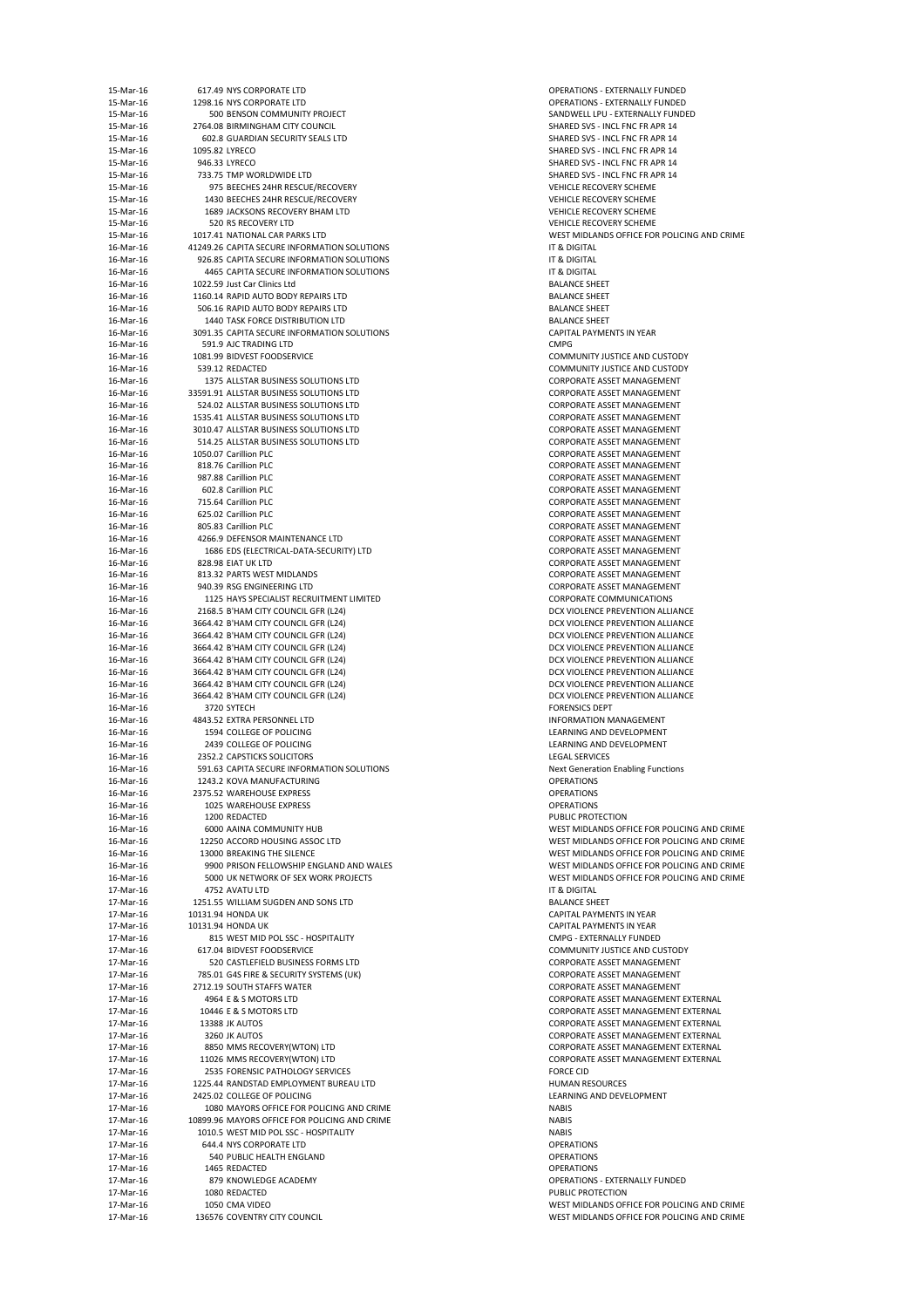| 17-Mar-16              |                | 71484.5 SOLIHULL METROPOLITAN BOR.COUN                                     | <b>WEST MIDLANI</b>                        |
|------------------------|----------------|----------------------------------------------------------------------------|--------------------------------------------|
| 17-Mar-16              |                | 13500 TERRENCE HIGGINS TRUST                                               | <b>WEST MIDLANI</b>                        |
| 17-Mar-16              |                | 26762.11 THE CRIB CENTRE                                                   | <b>WEST MIDLANI</b>                        |
| 18-Mar-16              |                | 20247.5 CABLE & WIRELESS                                                   | IT & DIGITAL                               |
| 18-Mar-16<br>18-Mar-16 |                | 1649.2 CLYDE & CO CLAIMS LLP<br>1711.2 CLYDE & CO CLAIMS LLP               | <b>BALANCE SHEE</b><br><b>BALANCE SHEE</b> |
| 18-Mar-16              |                | 1928.13 FIX AUTO BIRMINGHAM NORTH                                          | <b>BALANCE SHEE</b>                        |
| 18-Mar-16              |                | 11523.15 HALL FUELS                                                        | <b>BALANCE SHEE</b>                        |
| 18-Mar-16              |                | <b>1500 MURRIA SOLICITORS</b>                                              | <b>BALANCE SHEE</b>                        |
| 18-Mar-16              |                | 1000 SUPATRAX                                                              | <b>BIRMINGHAM:</b>                         |
| 18-Mar-16              |                | 756.42 CAPITA SECURE INFORMATION SOLUTIONS                                 | <b>CAPITAL PAYM</b>                        |
| 18-Mar-16              |                | 1050 SONIC COMMUNICATIONS (INTL)LTD                                        | <b>CAPITAL PAYM</b>                        |
| 18-Mar-16              |                | 760 Vodafone Limited                                                       | <b>CAPITAL PAYM</b>                        |
| 18-Mar-16              |                | 572.5 SONIC COMMUNICATIONS (INTL)LTD                                       | CMPG - CORE N                              |
| 18-Mar-16              |                | 597.9 BOC LIMITED                                                          | <b>COMMUNITY JI</b>                        |
| 18-Mar-16              |                | 518.05 BOC LIMITED                                                         | <b>COMMUNITY JI</b>                        |
| 18-Mar-16              |                | 947.82 Arrow County Supplies                                               | <b>CORPORATE AS</b>                        |
| 18-Mar-16              |                | 31268.97 BRAYWHITE & CO LTD                                                | <b>CORPORATE AS</b>                        |
| 18-Mar-16<br>18-Mar-16 |                | 7578.85 DEFENSOR MAINTENANCE LTD<br>1427.65 DORWINGEAR LTD                 | <b>CORPORATE AS</b><br><b>CORPORATE AS</b> |
| 18-Mar-16              |                | 2179.14 DORWINGEAR LTD                                                     | <b>CORPORATE AS</b>                        |
| 18-Mar-16              |                | 4200.57 ESG ASBESTOS LTD                                                   | <b>CORPORATE AS</b>                        |
| 18-Mar-16              |                | 2556.45 FIREMARK LTD                                                       | <b>CORPORATE AS</b>                        |
| 18-Mar-16              |                | 820.3 FIREMARK LTD                                                         | <b>CORPORATE AS</b>                        |
| 18-Mar-16              |                | 1286 WOODWAY ENGINEERING                                                   | <b>CORPORATE AS</b>                        |
| 18-Mar-16              |                | 1345 RAPID SECURE LTD                                                      | <b>COVENTRY LPU</b>                        |
| 18-Mar-16              |                | 20221 ERGO COMPUTING UK LTD                                                | <b>CUST NEW CUS</b>                        |
| 18-Mar-16              |                | 2478.79 RS COMPONENTS LTD                                                  | <b>FORCE CO-ORD</b>                        |
| 18-Mar-16              |                | 770 TRACKER NETWORK UK LTD                                                 | <b>FORCE CO-ORD</b>                        |
| 18-Mar-16              |                | 13948.2 CELLMARK                                                           | <b>FORENSICS DEF</b>                       |
| 18-Mar-16              |                | 2500 COLLEGE OF POLICING                                                   | <b>INTELLIGENCE -</b>                      |
| 18-Mar-16              |                | 3355 COLLEGE OF POLICING                                                   | <b>LEARNING AND</b>                        |
| 18-Mar-16              |                | <b>644 OXFORD UNIVERSITY PRESS</b>                                         | <b>LEARNING AND</b>                        |
| 18-Mar-16              |                | 966 OXFORD UNIVERSITY PRESS                                                | <b>LEARNING AND</b>                        |
| 18-Mar-16              |                | <b>1540 PINSENT MASONS</b>                                                 | <b>LEGAL SERVICE</b>                       |
| 18-Mar-16              |                | 675 REDACTED                                                               | <b>LEGAL SERVICE</b>                       |
| 18-Mar-16              |                | 975 REDACTED                                                               | <b>LEGAL SERVICE</b>                       |
| 18-Mar-16              |                | 603.04 BEELINE PROMOTIONAL PRODUCTS                                        | <b>NABIS</b>                               |
| 18-Mar-16<br>18-Mar-16 |                | 1051.5 BEELINE PROMOTIONAL PRODUCTS<br>1225 MEDICAL ADVISORY & SUP.SER.LTD | <b>NABIS</b><br><b>OPERATIONS</b>          |
| 18-Mar-16              |                | 1010 RAPID SECURE LTD                                                      | SANDWELL LPL                               |
| 18-Mar-16              |                | <b>6485 POLICE SPORT UK</b>                                                | <b>TALLY HO SPOR</b>                       |
| 18-Mar-16              |                | 910 PANICK KEYS                                                            | <b>VEHICLE RECOV</b>                       |
| 18-Mar-16              |                | 750 WMP LGBT FORUM                                                         | <b>WEST MIDLANI</b>                        |
| 21-Mar-16              |                | 500 KC JONES LTD                                                           | <b>REGIONAL ORG</b>                        |
| 21-Mar-16              |                | 756.58 BALLYCLARE LTD                                                      | <b>BALANCE SHEE</b>                        |
| 21-Mar-16              |                | 2652.06 FRED SMITH & SONS LTD                                              | <b>BALANCE SHEE</b>                        |
| 21-Mar-16              |                | 1242.19 FRED SMITH & SONS LTD                                              | <b>BALANCE SHEE</b>                        |
| 21-Mar-16              |                | 1158.17 FRED SMITH & SONS LTD                                              | <b>BALANCE SHEE</b>                        |
| 21-Mar-16              |                | 567.29 Just Car Clinics Ltd                                                | <b>BALANCE SHEE</b>                        |
| 21-Mar-16              | 1936.36 LYRECO |                                                                            | <b>BIRMINGHAM:</b>                         |
| 21-Mar-16              |                | 1035 RAPID SECURE LTD                                                      | <b>BIRMINGHAM</b>                          |
| 21-Mar-16              |                | 1000 COPELAND WEDGE ASSOCIATES LTD                                         | <b>CAPITAL PAYM</b>                        |
| 21-Mar-16              |                | 6450 QRO SOLUTIONS LTD                                                     | <b>CAPITAL PAYM</b>                        |
| 21-Mar-16              |                | 1500 WAKEMANS                                                              | <b>CAPITAL PAYM</b>                        |
| 21-Mar-16              |                | 525.25 LYRECO                                                              | <b>CMPG</b>                                |
| 21-Mar-16              |                | 547.73 BIDVEST FOODSERVICE<br>243669.04 PRIMECARE                          | <b>COMMUNITY JI</b>                        |
| 21-Mar-16<br>21-Mar-16 |                | 943.18 Arrow County Supplies                                               | <b>COMMUNITY JI</b><br><b>CORPORATE AS</b> |
| 21-Mar-16              |                | 2923 CALIBRATION ENGINEERING SOLUTIONS LTD                                 | <b>CORPORATE AS</b>                        |
| 21-Mar-16              |                | 735 DEFENSOR MAINTENANCE LTD                                               | <b>CORPORATE AS</b>                        |
| 21-Mar-16              |                | 708.14 DEFENSOR MAINTENANCE LTD                                            | <b>CORPORATE AS</b>                        |
| 21-Mar-16              |                | 880.23 DEFENSOR MAINTENANCE LTD                                            | <b>CORPORATE AS</b>                        |
| 21-Mar-16              |                | 3982.02 DORWINGEAR LTD                                                     | <b>CORPORATE AS</b>                        |
| 21-Mar-16              |                | 1290 ENVIRONMENT AGENCY                                                    | <b>CORPORATE AS</b>                        |
| 21-Mar-16              |                | 540 GLAZE AUTO PARTS LTD                                                   | <b>CORPORATE AS</b>                        |
| 21-Mar-16              |                | 28785.98 GOODYEAR GREAT BRITAIN LTD                                        | <b>CORPORATE AS</b>                        |
| 21-Mar-16              |                | 9870.43 GOODYEAR GREAT BRITAIN LTD                                         | <b>CORPORATE AS</b>                        |
| 21-Mar-16              |                | 581.4 HAZ ENVIRONMENTAL                                                    | <b>CORPORATE AS</b>                        |
| 21-Mar-16              |                | 7810 JOHNSONS BUSINESS MOVES                                               | <b>CORPORATE AS</b>                        |
| 21-Mar-16              |                | 65909.01 Lodge Service UK Ltd                                              | <b>CORPORATE AS</b>                        |
| 21-Mar-16              |                | 3238.86 LOOKERS                                                            | <b>CORPORATE AS</b>                        |
| 21-Mar-16              |                | 635.8 LYRECO                                                               | <b>CORPORATE AS</b>                        |
| 21-Mar-16              |                | 673 LYRECO                                                                 | <b>CORPORATE AS</b><br><b>CORPORATE AS</b> |
| 21-Mar-16              | 5071.66 MCET   |                                                                            |                                            |
| 21-Mar-16<br>21-Mar-16 |                | 15955.74 ORBIS PROTECT LIMITED<br>720 PARKWAY GROUNDS MAINT. LTD           | <b>CORPORATE AS</b><br><b>CORPORATE AS</b> |
| 21-Mar-16              |                | 850 PARKWAY GROUNDS MAINT. LTD                                             | <b>CORPORATE AS</b>                        |
| 21-Mar-16              |                | 518.47 PARTS WEST MIDLANDS                                                 | <b>CORPORATE AS</b>                        |
| 21-Mar-16              |                | 1248 PHS GROUP PLC                                                         | <b>CORPORATE AS</b>                        |
| 21-Mar-16              |                | 2937.68 RESTORE SHRED LTD                                                  | <b>CORPORATE AS</b>                        |
| 21-Mar-16              |                | 720 VENTA                                                                  | <b>CORPORATE AS</b>                        |
| 21-Mar-16              |                | 928.57 GLOBAL RADIO MIDLANDS LTD                                           | <b>CORPORATE CO</b>                        |
| 21-Mar-16              |                | 1000 GLOBAL RADIO MIDLANDS LTD                                             | <b>CORPORATE CO</b>                        |
| 21-Mar-16              |                | 845 TOLPUTT KEETON LTD                                                     | <b>CORPORATE CO</b>                        |
| 21-Mar-16              |                | 20221 ERGO COMPUTING UK LTD                                                | <b>CUST NEW CUS</b>                        |
| 21-Mar-16              |                | 1900 ACUME LTD                                                             | <b>FORCE CID</b>                           |
| 21-Mar-16              |                | 11573 EXPERIAN LTD                                                         | <b>FORCE CID</b>                           |
| 21-Mar-16              |                | 502.99 SALFORD ROYAL NHS FOUND TRUST                                       | <b>FORCE CID</b>                           |
| 21-Mar-16              |                | 15202 Vodafone Limited                                                     | <b>Mobility Platfor</b>                    |
| 21-Mar-16              |                | 1050.5 REDACTED                                                            | <b>OPERATIONS</b>                          |
| 21-Mar-16<br>21-Mar-16 |                | 2104.5 REDACTED<br>3243 REDACTED                                           | <b>OPERATIONS</b>                          |
| 21-Mar-16              |                | 2346 REDACTED                                                              | <b>OPERATIONS</b><br><b>OPERATIONS</b>     |
|                        |                |                                                                            |                                            |

WEST MIDLANDS OFFICE FOR POLICING AND CRIME WEST MIDLANDS OFFICE FOR POLICING AND CRIME WEST MIDLANDS OFFICE FOR POLICING AND CRIME BALANCE SHEET BALANCE SHEET BALANCE SHEET BALANCE SHEET BALANCE SHEET BIRMINGHAM SOUTH LPU **CAPITAL PAYMENTS IN YEAR** CAPITAL PAYMENTS IN YEAR CAPITAL PAYMENTS IN YEAR CMPG - CORE MOTORWAY TRAFFIC & CIU COMMUNITY JUSTICE AND CUSTODY COMMUNITY JUSTICE AND CUSTODY CORPORATE ASSET MANAGEMENT CORPORATE ASSET MANAGEMENT CORPORATE ASSET MANAGEMENT CORPORATE ASSET MANAGEMENT CORPORATE ASSET MANAGEMENT CORPORATE ASSET MANAGEMENT CORPORATE ASSET MANAGEMENT CORPORATE ASSET MANAGEMENT CORPORATE ASSET MANAGEMENT CUST NEW CUSTODY SUITE PERRY BARR PROJECT FORCE CO-ORDINATION AND TASKING FORCE CO-ORDINATION AND TASKING - ALLOCATED CONTINGENCY FORENSICS DEPT INTELLIGENCE - EXTERNALLY FUNDED LEARNING AND DEVELOPMENT LEARNING AND DEVELOPMENT LEARNING AND DEVELOPMENT **LEGAL SERVICES** LEGAL SERVICES LEGAL SERVICES SANDWELL LPU TALLY HO SPORTS & SOCIAL CLUB VEHICLE RECOVERY SCHEME WEST MIDLANDS OFFICE FOR POLICING AND CRIME REGIONAL ORGANISED CRIME UNIT BALANCE SHEET BALANCE SHEET BALANCE SHEET BALANCE SHEET BALANCE SHEET BIRMINGHAM SOUTH LPU BIRMINGHAM WEST AND CENTRAL LPU CAPITAL PAYMENTS IN YEAR CAPITAL PAYMENTS IN YEAR CAPITAL PAYMENTS IN YEAR COMMUNITY JUSTICE AND CUSTODY COMMUNITY JUSTICE AND CUSTODY CORPORATE ASSET MANAGEMENT CORPORATE ASSET MANAGEMENT CORPORATE ASSET MANAGEMENT CORPORATE ASSET MANAGEMENT CORPORATE ASSET MANAGEMENT CORPORATE ASSET MANAGEMENT CORPORATE ASSET MANAGEMENT CORPORATE ASSET MANAGEMENT CORPORATE ASSET MANAGEMENT CORPORATE ASSET MANAGEMENT CORPORATE ASSET MANAGEMENT CORPORATE ASSET MANAGEMENT CORPORATE ASSET MANAGEMENT CORPORATE ASSET MANAGEMENT CORPORATE ASSET MANAGEMENT CORPORATE ASSET MANAGEMENT CORPORATE ASSET MANAGEMENT CORPORATE ASSET MANAGEMENT CORPORATE ASSET MANAGEMENT CORPORATE ASSET MANAGEMENT CORPORATE ASSET MANAGEMENT CORPORATE ASSET MANAGEMENT CORPORATE ASSET MANAGEMENT CORPORATE ASSET MANAGEMENT CORPORATE COMMUNICATIONS CORPORATE COMMUNICATIONS CORPORATE COMMUNICATIONS CUST NEW CUSTODY SUITE OLDBURY PROJECT Mobility Platform & Pilot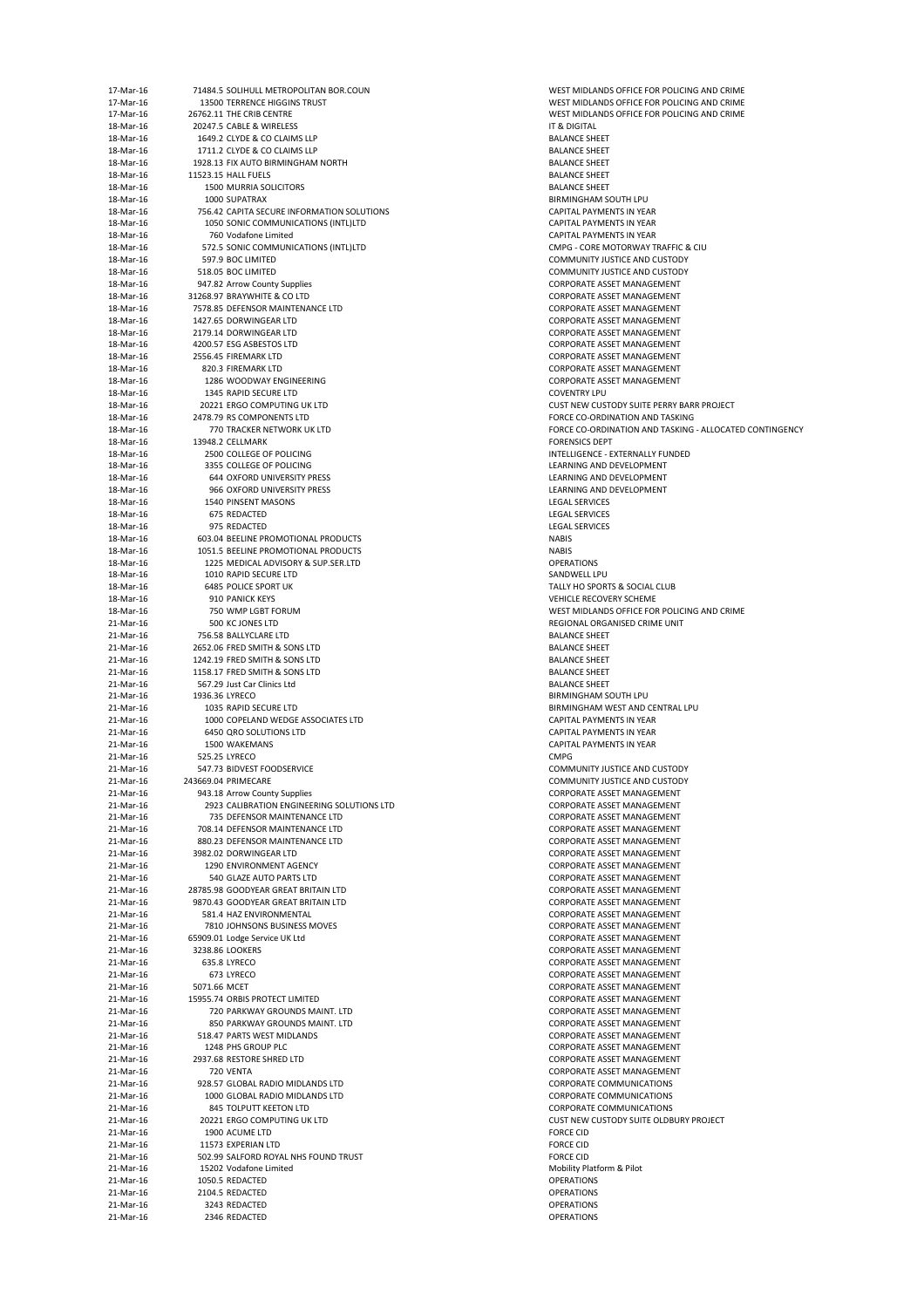| 21-Mar-16              | 2737 REDACTED                                                                    | <b>OPERATIONS</b>                        |
|------------------------|----------------------------------------------------------------------------------|------------------------------------------|
| 21-Mar-16<br>21-Mar-16 | 1160.62 REDACTED<br>871.28 ST GEORGE'S VETERINARY GROUP                          | <b>OPERATIONS</b><br><b>OPERATIONS</b>   |
| 21-Mar-16              | 2613.02 WAREHOUSE EXPRESS                                                        | <b>OPERATIONS</b>                        |
| 21-Mar-16              | 1025 WAREHOUSE EXPRESS                                                           | <b>OPERATIONS</b>                        |
| 21-Mar-16<br>21-Mar-16 | 624 GV MULTI-MEDIA LTD<br>1025 HMCTS                                             | <b>PUBLIC PROT</b><br><b>PUBLIC PROT</b> |
| 21-Mar-16              | 2400 MOHANTY KC                                                                  | <b>PUBLIC PROT</b>                       |
| 21-Mar-16              | 1423.85 LYRECO                                                                   | <b>SHARED SVS</b>                        |
| 21-Mar-16<br>21-Mar-16 | 553.5 LYRECO<br>982.82 LYRECO                                                    | <b>SHARED SVS</b><br><b>SHARED SVS</b>   |
| 21-Mar-16              | 1066.54 LYRECO                                                                   | <b>SHARED SVS</b>                        |
| 21-Mar-16              | 1058.39 LYRECO                                                                   | <b>SHARED SVS</b>                        |
| 21-Mar-16<br>21-Mar-16 | 2223.6 LYRECO<br>1995.77 LYRECO                                                  | <b>SHARED SVS</b><br><b>SHARED SVS</b>   |
| 21-Mar-16              | 2576.55 LYRECO                                                                   | <b>SHARED SVS</b>                        |
| 21-Mar-16              | 1118.78 LYRECO                                                                   | <b>SHARED SVS</b>                        |
| 21-Mar-16<br>21-Mar-16 | 13000 B RAP LTD<br>1977.44 Ernie Hendricks                                       | <b>WEST MIDLA</b><br><b>WEST MIDLA</b>   |
| 22-Mar-16              | 3996.17 GEOFF SMITH ASSOCIATES LTD                                               | IT & DIGITAL                             |
| 22-Mar-16              | 10816 GEOFF SMITH ASSOCIATES LTD                                                 | IT & DIGITAL                             |
| 22-Mar-16<br>22-Mar-16 | 1290 MULTIDATA EUROPE LTD<br>15714 RECIPERO LTD                                  | IT & DIGITAL<br>IT & DIGITAL             |
| 22-Mar-16              | 11890 Vodafone Limited                                                           | IT & DIGITAL                             |
| 22-Mar-16              | 35000 ACCOUNTANT GENERAL OF THE SENIOR COURTS                                    | <b>BALANCE SHI</b>                       |
| 22-Mar-16<br>22-Mar-16 | 552 DERBY UNITEX LTD<br>503.46 GREENHAM                                          | <b>BALANCE SHI</b><br><b>BALANCE SHI</b> |
| 22-Mar-16              | 825.95 OPUS CLAIM SOLUTIONS LTD                                                  | <b>BALANCE SHI</b>                       |
| 22-Mar-16<br>22-Mar-16 | 748.35 WILLIAM SUGDEN AND SONS LTD<br>21054.52 VOLKSWAGEN GROUP UK LTD           | <b>BALANCE SHI</b>                       |
| 22-Mar-16              | 1190 SNAP SURVEYS LTD                                                            | <b>CAPITAL PAY</b><br><b>CMPG - EXTE</b> |
| 22-Mar-16              | 4001.6 BIDVEST FOODSERVICE                                                       | <b>COMMUNITY</b>                         |
| 22-Mar-16              | 724.92 Carillion PLC                                                             | <b>CORPORATE</b>                         |
| 22-Mar-16<br>22-Mar-16 | 548.24 Carillion PLC<br>1974.81 Carillion PLC                                    | <b>CORPORATE</b><br><b>CORPORATE</b>     |
| 22-Mar-16              | 656.42 Carillion PLC                                                             | <b>CORPORATE</b>                         |
| 22-Mar-16              | 768.84 Carillion PLC<br>617.07 Carillion PLC                                     | <b>CORPORATE</b><br><b>CORPORATE</b>     |
| 22-Mar-16<br>22-Mar-16 | 1050 CORONA ENERGY                                                               | <b>CORPORATE</b>                         |
| 22-Mar-16              | 1711.68 CORONA ENERGY                                                            | <b>CORPORATE</b>                         |
| 22-Mar-16<br>22-Mar-16 | 598.08 CORONA ENERGY<br>729.45 CORONA ENERGY                                     | <b>CORPORATE</b><br><b>CORPORATE</b>     |
| 22-Mar-16              | 642.5 CORONA ENERGY                                                              | <b>CORPORATE</b>                         |
| 22-Mar-16              | 663.71 CORONA ENERGY                                                             | <b>CORPORATE</b>                         |
| 22-Mar-16<br>22-Mar-16 | 642.5 CORONA ENERGY<br>664.11 CORONA ENERGY                                      | <b>CORPORATE</b><br><b>CORPORATE</b>     |
| 22-Mar-16              | 663.91 CORONA ENERGY                                                             | <b>CORPORATE</b>                         |
| 22-Mar-16              | 621.09 CORONA ENERGY                                                             | <b>CORPORATE</b>                         |
| 22-Mar-16<br>22-Mar-16 | 3651.83 CORONA ENERGY<br>5025.44 EIAT UK LTD                                     | <b>CORPORATE</b><br><b>CORPORATE</b>     |
| 22-Mar-16              | 4418.2 EIAT UK LTD                                                               | <b>CORPORATE</b>                         |
| 22-Mar-16              | 987.98 PORTAKABIN LTD                                                            | <b>CORPORATE</b>                         |
| 22-Mar-16<br>22-Mar-16 | 1260 GRIDSMART<br>5055.83 CORONA ENERGY                                          | <b>COVENTRY LI</b><br><b>CUST NEW CI</b> |
| 22-Mar-16              | 3664.42 B'HAM CITY COUNCIL GFR (L24)                                             | <b>DCX VIOLENO</b>                       |
| 22-Mar-16              | 525 FORENSIC PATHOLOGY SERVICES                                                  | <b>FORCE CID</b>                         |
| 22-Mar-16<br>22-Mar-16 | 2535 FORENSIC PATHOLOGY SERVICES<br><b>625 NINEWELLS HOSPITAL</b>                | <b>FORCE CID</b><br><b>FORCE CID</b>     |
| 22-Mar-16              | 1050.96 INTEGRATED ERGONOMICS LTD                                                | <b>HUMAN RES</b>                         |
| 22-Mar-16<br>22-Mar-16 | 655.78 ILASCO LTD<br>12138 POLICE AND CRIME COMMISSIONER WEST YORKSHIRE          | <b>OPERATIONS</b><br><b>OPERATIONS</b>   |
| 22-Mar-16              | 500 R HARRISON                                                                   | <b>OPERATIONS</b>                        |
| 22-Mar-16              | 13350 REDACTED                                                                   | <b>OPERATIONS</b>                        |
| 22-Mar-16<br>22-Mar-16 | 1118.33 SANDWELL LEISURE TRUST<br>1495 BEECHES 24HR RESCUE/RECOVERY              | <b>SANDWELL L</b><br><b>VEHICLE REC</b>  |
| 22-Mar-16              | <b>660 BMJS CONSULTING</b>                                                       | <b>WEST MIDLA</b>                        |
| 22-Mar-16              | 750 ELIM CHURCH KINGSTANDING                                                     | <b>WEST MIDLA</b>                        |
| 22-Mar-16<br>22-Mar-16 | 3000 GEESE THEATRE COMPANY<br>15000 Access to Business                           | <b>WEST MIDLA</b><br><b>WOLVERHAN</b>    |
| 23-Mar-16              | 1305 RAPID SECURE LTD                                                            | <b>BIRMINGHAM</b>                        |
| 23-Mar-16              | 4470 RAPID SECURE LTD                                                            | <b>BIRMINGHAM</b>                        |
| 23-Mar-16<br>23-Mar-16 | 2465 RAPID SECURE LTD<br>2318.28 INSIGHT DIRECT (UK) LTD                         | <b>BIRMINGHAM</b><br><b>CAPITAL PAY</b>  |
| 23-Mar-16              | 33606 IVECO LTD                                                                  | <b>CAPITAL PAY</b>                       |
| 23-Mar-16              | 46370 IVECO LTD                                                                  | <b>CAPITAL PAY</b>                       |
| 23-Mar-16<br>23-Mar-16 | 2970 RSG ENGINEERING LTD<br>1081 WEST MID POL SSC - HOSPITALITY                  | <b>CAPITAL PAY</b><br><b>COMMAND</b>     |
| 23-Mar-16              | 1033.11 ALLSTAR BUSINESS SOLUTIONS LTD                                           | <b>CORPORATE</b>                         |
| 23-Mar-16              | 31321.59 ALLSTAR BUSINESS SOLUTIONS LTD                                          | <b>CORPORATE</b>                         |
| 23-Mar-16<br>23-Mar-16 | 1052.78 ALLSTAR BUSINESS SOLUTIONS LTD<br>3072.02 ALLSTAR BUSINESS SOLUTIONS LTD | <b>CORPORATE</b><br><b>CORPORATE</b>     |
| 23-Mar-16              | 4074.25 Carillion PLC                                                            | <b>CORPORATE</b>                         |
| 23-Mar-16              | 504.24 Carillion PLC                                                             | <b>CORPORATE</b>                         |
| 23-Mar-16<br>23-Mar-16 | 601.99 Carillion PLC<br>520.32 Carillion PLC                                     | <b>CORPORATE</b><br><b>CORPORATE</b>     |
| 23-Mar-16              | 697.45 Carillion PLC                                                             | <b>CORPORATE</b>                         |
| 23-Mar-16              | 994.62 Carillion PLC                                                             | <b>CORPORATE</b>                         |
| 23-Mar-16<br>23-Mar-16 | 1993.21 Carillion PLC<br>606.25 CORONA ENERGY                                    | <b>CORPORATE</b><br><b>CORPORATE</b>     |
| 23-Mar-16              | 1224.52 CORONA ENERGY                                                            | <b>CORPORATE</b>                         |
| 23-Mar-16              | 658.16 CORONA ENERGY                                                             | <b>CORPORATE</b>                         |
| 23-Mar-16<br>23-Mar-16 | 1079.93 CORONA ENERGY<br>794.3 CORONA ENERGY                                     | <b>CORPORATE</b><br><b>CORPORATE</b>     |
| 23-Mar-16              | 1593.55 CORONA ENERGY                                                            | <b>CORPORATE</b>                         |

OPERATIONS - EXTERNALLY FUNDED OPERATIONS - EXTERNALLY FUNDED PUBLIC PROTECTION PUBLIC PROTECTION PUBLIC PROTECTION SHARED SVS - INCL FNC FR APR 14 SHARED SVS - INCL FNC FR APR 14 SHARED SVS - INCL FNC FR APR 14 SHARED SVS - INCL FNC FR APR 14 SHARED SVS - INCL FNC FR APR 14 SHARED SVS - INCL FNC FR APR 14 SHARED SVS - INCL FNC FR APR 14 SHARED SVS - INCL FNC FR APR 14 SHARED SVS - INCL FNC FR APR 14 WEST MIDLANDS OFFICE FOR POLICING AND CRIME WEST MIDLANDS OFFICE FOR POLICING AND CRIME BALANCE SHEET BALANCE SHEET **BALANCE SHEET** BALANCE SHEET BALANCE SHEET CAPITAL PAYMENTS IN YEAR CMPG - EXTERNALLY FUNDED COMMUNITY JUSTICE AND CUSTODY CORPORATE ASSET MANAGEMENT CORPORATE ASSET MANAGEMENT CORPORATE ASSET MANAGEMENT CORPORATE ASSET MANAGEMENT CORPORATE ASSET MANAGEMENT CORPORATE ASSET MANAGEMENT CORPORATE ASSET MANAGEMENT CORPORATE ASSET MANAGEMENT CORPORATE ASSET MANAGEMENT CORPORATE ASSET MANAGEMENT CORPORATE ASSET MANAGEMENT CORPORATE ASSET MANAGEMENT CORPORATE ASSET MANAGEMENT CORPORATE ASSET MANAGEMENT CORPORATE ASSET MANAGEMENT CORPORATE ASSET MANAGEMENT CORPORATE ASSET MANAGEMENT CORPORATE ASSET MANAGEMENT CORPORATE ASSET MANAGEMENT CORPORATE ASSET MANAGEMENT COVENTRY LPU - EXTERNALLY FUNDED CUST NEW CUSTODY SUITE OLDBURY PROJECT DCX VIOLENCE PREVENTION ALLIANCE HUMAN RESOURCES OPERATIONS - EXTERNALLY FUNDED SANDWELL LPU - EXTERNALLY FUNDED VEHICLE RECOVERY SCHEME WEST MIDLANDS OFFICE FOR POLICING AND CRIME WEST MIDLANDS OFFICE FOR POLICING AND CRIME WEST MIDLANDS OFFICE FOR POLICING AND CRIME WOLVERHAMPTON LPU - EXTERNALLY FUNDED BIRMINGHAM EAST LPU BIRMINGHAM SOUTH LPU BIRMINGHAM WEST AND CENTRAL LPU CAPITAL PAYMENTS IN YEAR CAPITAL PAYMENTS IN YEAR CAPITAL PAYMENTS IN YEAR CAPITAL PAYMENTS IN YEAR COMMAND TEAM CORPORATE ASSET MANAGEMENT CORPORATE ASSET MANAGEMENT CORPORATE ASSET MANAGEMENT CORPORATE ASSET MANAGEMENT CORPORATE ASSET MANAGEMENT CORPORATE ASSET MANAGEMENT CORPORATE ASSET MANAGEMENT CORPORATE ASSET MANAGEMENT CORPORATE ASSET MANAGEMENT CORPORATE ASSET MANAGEMENT CORPORATE ASSET MANAGEMENT CORPORATE ASSET MANAGEMENT CORPORATE ASSET MANAGEMENT CORPORATE ASSET MANAGEMENT CORPORATE ASSET MANAGEMENT CORPORATE ASSET MANAGEMENT CORPORATE ASSET MANAGEMENT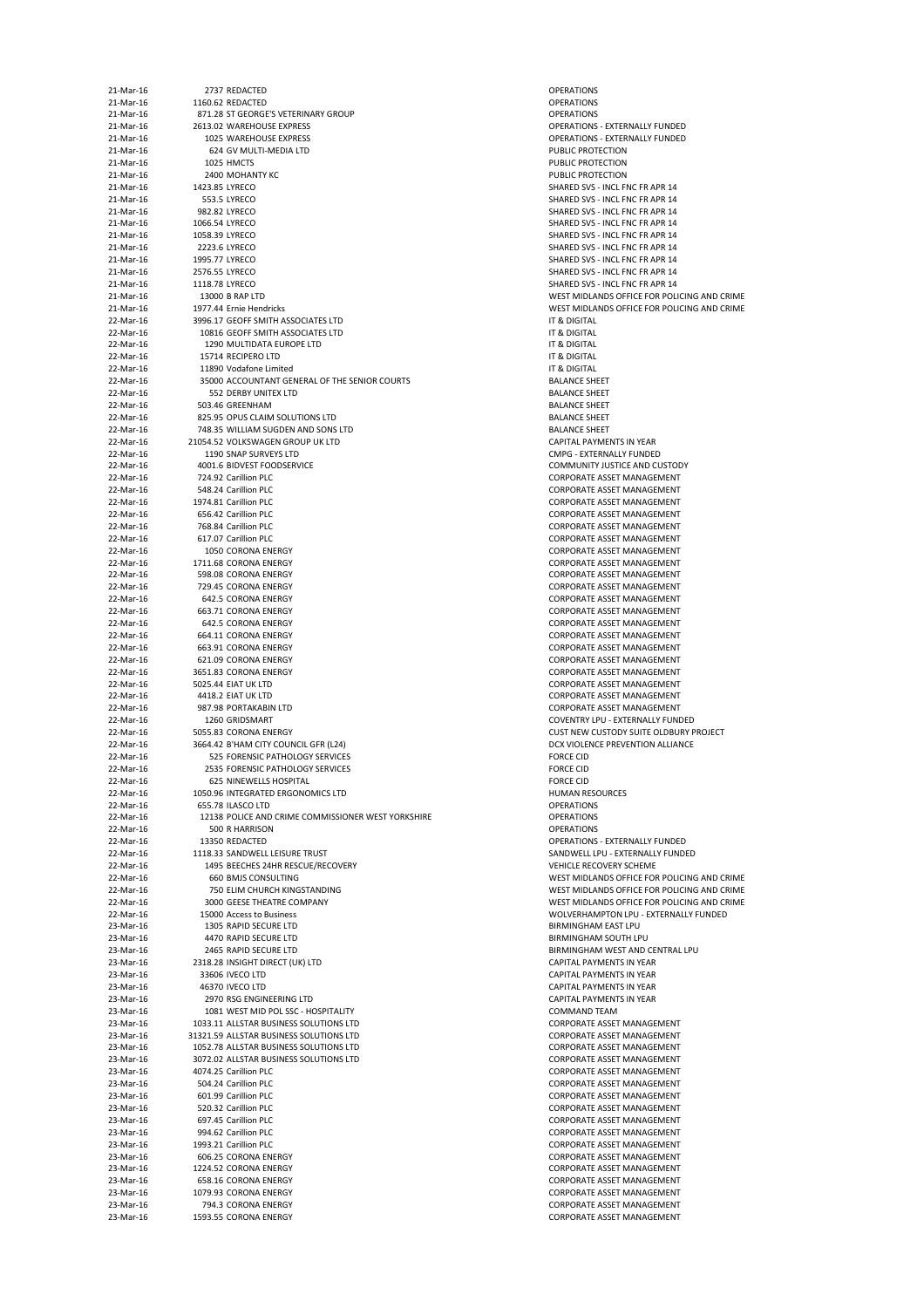| 23-Mar-16 |               | 1281.2 CORONA ENERGY                      | <b>CORPORATE A</b>  |
|-----------|---------------|-------------------------------------------|---------------------|
|           |               |                                           |                     |
| 23-Mar-16 |               | 4168.02 CORONA ENERGY                     | <b>CORPORATE A</b>  |
| 23-Mar-16 |               | 815.73 CORONA ENERGY                      | <b>CORPORATE A</b>  |
| 23-Mar-16 |               | 2141.36 CORONA ENERGY                     | <b>CORPORATE A</b>  |
| 23-Mar-16 |               | 1772.55 CORONA ENERGY                     | <b>CORPORATE A</b>  |
| 23-Mar-16 |               | 2995.45 CORONA ENERGY                     | <b>CORPORATE A</b>  |
| 23-Mar-16 |               | 905 ESPO                                  | <b>CORPORATE A</b>  |
| 23-Mar-16 |               | 1716 PARKWAY GROUNDS MAINT. LTD           | <b>CORPORATE A</b>  |
| 23-Mar-16 |               | 1144 PARKWAY GROUNDS MAINT. LTD           | <b>CORPORATE A</b>  |
| 23-Mar-16 | 2486.57 TRIOS |                                           | <b>CORPORATE A</b>  |
| 23-Mar-16 | 8594.63 TRIOS |                                           | <b>CORPORATE A</b>  |
|           |               |                                           | <b>CORPORATE C</b>  |
| 23-Mar-16 |               | 1000 HAYS SPECIALIST RECRUITMENT LIMITED  |                     |
| 23-Mar-16 |               | 88592.05 OFFICE UPDATE LTD                | <b>CUST NEW CU</b>  |
| 23-Mar-16 |               | 1870 CALAMAT LTD                          | <b>FORCE CID</b>    |
| 23-Mar-16 |               | 1100 MAYORS OFFICE FOR POLICING AND CRIME | <b>FORCE CID</b>    |
| 23-Mar-16 |               | 1000 COVENTRY UNIV STUDENTS UNION         | <b>FORCE CO-OR</b>  |
| 23-Mar-16 |               | 2000 Facewatch Limited                    | <b>FORCE CO-OR</b>  |
| 23-Mar-16 |               | 1258.93 CURRY'S                           | <b>FORCE CO-OR</b>  |
| 23-Mar-16 |               | 3508.11 SAMUEL BANNER & CO LTD            | <b>FORENSICS DE</b> |
| 23-Mar-16 |               | 2110.5 TAP SYSTEMS LTD                    | <b>FORENSICS DE</b> |
| 23-Mar-16 |               | 926.31 INTEGRATED ERGONOMICS LTD          | <b>HUMAN RESO</b>   |
| 23-Mar-16 |               | 1995 OPTELEC UK LTD                       | <b>HUMAN RESO</b>   |
| 23-Mar-16 |               | 950 RAYBONE DEVELOPMENTS MINT LIMITED     | <b>HUMAN RESO</b>   |
|           |               |                                           |                     |
| 23-Mar-16 |               | 925 RAYBONE DEVELOPMENTS MINT LIMITED     | <b>HUMAN RESO</b>   |
| 23-Mar-16 |               | 8000 REDACTED                             | <b>INTELLIGENCE</b> |
| 23-Mar-16 |               | 3804 COLLEGE OF POLICING                  | <b>LEARNING AN</b>  |
| 23-Mar-16 |               | 4554 COLLEGE OF POLICING                  | <b>LEARNING AN</b>  |
| 23-Mar-16 |               | 1595 REDACTED                             | <b>OPERATIONS</b>   |
| 23-Mar-16 |               | 638 REDACTED                              | <b>OPERATIONS</b>   |
| 23-Mar-16 |               | 2871 REDACTED                             | <b>OPERATIONS</b>   |
| 23-Mar-16 |               | 1221 REDACTED                             | <b>OPERATIONS</b>   |
| 23-Mar-16 |               | 3450 REDACTED                             | <b>OPERATIONS</b>   |
| 23-Mar-16 |               | 526.5 ASHANTI NETBALL CLUB                | ORG AND SERY        |
| 23-Mar-16 |               | 807.5 CIPFA                               | <b>SHARED SVS -</b> |
| 23-Mar-16 |               | 1450 CIPFA                                | <b>SHARED SVS -</b> |
| 23-Mar-16 |               | 583.44 G4S CASH SOLUTIONS (UK) LTD        | <b>SHARED SVS -</b> |
|           |               |                                           |                     |
| 23-Mar-16 |               | 3465 RAPID SECURE LTD                     | <b>WALSALL LPU</b>  |
| 23-Mar-16 |               | 1420 RAPID SECURE LTD                     | <b>WOLVERHAM</b>    |
| 24-Mar-16 |               | 1440.35 ERGO COMPUTING UK LTD             | IT & DIGITAL        |
| 24-Mar-16 |               | 3217.32 LEX AUTOLEASE                     | <b>REGIONAL OR</b>  |
| 24-Mar-16 |               | 25090 Axon Public Safety UK Limited       | <b>BALANCE SHE</b>  |
| 24-Mar-16 |               | 5913 CHARLES FELLOWS SUPPLIES             | <b>BALANCE SHE</b>  |
| 24-Mar-16 |               | 17023.6 CLYDE & CO CLAIMS LLP             | <b>BALANCE SHE</b>  |
| 24-Mar-16 |               | 5000 CURTISLAW SOLICITORS                 | <b>BALANCE SHEI</b> |
| 24-Mar-16 |               | 3789.81 FIX AUTO BIRMINGHAM NORTH         | <b>BALANCE SHEI</b> |
| 24-Mar-16 |               | 17000 MATTHEW GOLD & COMPANY LIMITED      | <b>BALANCE SHEI</b> |
| 24-Mar-16 |               | 626.22 RAPID AUTO BODY REPAIRS LTD        | <b>BALANCE SHE</b>  |
|           |               |                                           |                     |
| 24-Mar-16 |               | 24286.56 BMW AUTHORITIES DEPARTMENT       | <b>CAPITAL PAYN</b> |
| 24-Mar-16 |               | 24286.56 BMW AUTHORITIES DEPARTMENT       | <b>CAPITAL PAYN</b> |
| 24-Mar-16 |               | 23673 MIDLANDS TRUCK & VAN LIMITED        | <b>CAPITAL PAYN</b> |
| 24-Mar-16 |               | 5424.1 SURE 24 LTD                        | <b>CAPITAL PAYN</b> |
| 24-Mar-16 |               | 6107.52 WAREHOUSE EXPRESS                 | <b>CAPITAL PAYN</b> |
| 24-Mar-16 |               | 2917.07 CORONA ENERGY                     | <b>CORPORATE A</b>  |
| 24-Mar-16 |               | 8787.33 CORONA ENERGY                     | <b>CORPORATE A</b>  |
| 24-Mar-16 |               | 693.81 CORONA ENERGY                      | <b>CORPORATE A</b>  |
| 24-Mar-16 |               | 534.13 CORONA ENERGY                      | <b>CORPORATE A</b>  |
| 24-Mar-16 |               | 611.58 CORONA ENERGY                      | <b>CORPORATE A</b>  |
| 24-Mar-16 |               | 3070.5 CORONA ENERGY                      | <b>CORPORATE A</b>  |
| 24-Mar-16 |               |                                           |                     |
|           |               | 690.35 CORONA ENERGY                      | <b>CORPORATE A</b>  |
| 24-Mar-16 |               | 974.22 CORONA ENERGY                      | <b>CORPORATE A</b>  |
| 24-Mar-16 |               | 773.84 CORONA ENERGY                      | <b>CORPORATE A</b>  |
| 24-Mar-16 |               | 552.17 CORONA ENERGY                      | <b>CORPORATE A</b>  |
| 24-Mar-16 |               | 902.93 CORONA ENERGY                      | <b>CORPORATE A</b>  |
| 24-Mar-16 |               | 753.26 CORONA ENERGY                      | <b>CORPORATE A</b>  |
| 24-Mar-16 |               | 682.63 CORONA ENERGY                      | <b>CORPORATE A</b>  |
| 24-Mar-16 |               | 753.66 CORONA ENERGY                      | <b>CORPORATE A</b>  |
| 24-Mar-16 |               | 3872.88 CORONA ENERGY                     | <b>CORPORATE A</b>  |
| 24-Mar-16 |               | 949.64 CORONA ENERGY                      | <b>CORPORATE A</b>  |
| 24-Mar-16 |               | 3231.74 CORONA ENERGY                     | <b>CORPORATE A</b>  |
|           |               |                                           |                     |
| 24-Mar-16 |               | 2250.81 CORONA ENERGY                     | <b>CORPORATE A</b>  |
| 24-Mar-16 |               | 1900.73 CORONA ENERGY                     | <b>CORPORATE A</b>  |
| 24-Mar-16 |               | 2243.55 CORONA ENERGY                     | <b>CORPORATE A</b>  |
| 24-Mar-16 |               | 504.26 CORONA ENERGY                      | <b>CORPORATE A</b>  |
| 24-Mar-16 |               | 3399.06 CORONA ENERGY                     | <b>CORPORATE A</b>  |
| 24-Mar-16 |               | 1086.39 CORONA ENERGY                     | <b>CORPORATE A</b>  |
| 24-Mar-16 |               | 1823.54 CORONA ENERGY                     | <b>CORPORATE A</b>  |
| 24-Mar-16 |               | 1743.77 CORONA ENERGY                     | <b>CORPORATE A</b>  |
| 24-Mar-16 |               | 797.82 CORONA ENERGY                      | <b>CORPORATE A</b>  |
| 24-Mar-16 |               | 1775.57 CORONA ENERGY                     | <b>CORPORATE A</b>  |
| 24-Mar-16 |               | 1795.98 CORONA ENERGY                     | <b>CORPORATE A</b>  |
| 24-Mar-16 |               | 896.56 HAZ ENVIRONMENTAL                  | <b>CORPORATE A</b>  |
|           |               |                                           |                     |
| 24-Mar-16 |               | 680.18 PARTS WEST MIDLANDS                | <b>CORPORATE A</b>  |
| 24-Mar-16 | 14512.5 TRIOS |                                           | <b>CORPORATE A</b>  |
| 24-Mar-16 |               | 1635.5 WALSALL METROPOLITAN BOROUGH       | <b>CORPORATE A</b>  |
| 24-Mar-16 |               | 1441.75 WALSALL METROPOLITAN BOROUGH      | <b>CORPORATE A</b>  |
| 24-Mar-16 |               | 1522.75 WALSALL METROPOLITAN BOROUGH      | <b>CORPORATE A</b>  |
| 24-Mar-16 |               | 863.75 WALSALL METROPOLITAN BOROUGH       | <b>CORPORATE A</b>  |
| 24-Mar-16 |               | 12633 WALSALL METROPOLITAN BOROUGH        | <b>CORPORATE A</b>  |
| 24-Mar-16 |               | 12009 WALSALL METROPOLITAN BOROUGH        | <b>CORPORATE A</b>  |
| 24-Mar-16 |               | 14830 MARTINI VEHICLE RECOVERY LTD        | <b>CORPORATE A</b>  |
| 24-Mar-16 |               | 6970 MARTINI VEHICLE RECOVERY LTD         | <b>CORPORATE A</b>  |
|           |               |                                           |                     |
| 24-Mar-16 |               | 2618.05 MARTINI VEHICLE RECOVERY LTD      | <b>CORPORATE A</b>  |
| 24-Mar-16 |               | 1190 VISIMETRICS UK LTD                   | <b>CUST NEW CU</b>  |
| 24-Mar-16 |               | 2535 FORENSIC PATHOLOGY SERVICES          | <b>FORCE CID</b>    |

CORPORATE ASSET MANAGEMENT CORPORATE ASSET MANAGEMENT CORPORATE ASSET MANAGEMENT CORPORATE ASSET MANAGEMENT CORPORATE ASSET MANAGEMENT CORPORATE ASSET MANAGEMENT CORPORATE ASSET MANAGEMENT CORPORATE ASSET MANAGEMENT CORPORATE ASSET MANAGEMENT CORPORATE ASSET MANAGEMENT CORPORATE ASSET MANAGEMENT CORPORATE COMMUNICATIONS CUST NEW CUSTODY SUITE OLDBURY PROJECT FORCE CO-ORDINATION AND TASKING FORCE CO-ORDINATION AND TASKING FORCE CO-ORDINATION AND TASKING - ALLOCATED CONTINGENCY FORENSICS DEPT FORENSICS DEPT HUMAN RESOURCES **HUMAN RESOURCES HUMAN RESOURCES** HUMAN RESOURCES LEARNING AND DEVELOPMENT LEARNING AND DEVELOPMENT ORG AND SERVICE DEVELOPMENT - EXTERNALLY FUNDED SHARED SVS - INCL FNC FR APR 14 SHARED SVS - INCL FNC FR APR 14 SHARED SVS - INCL FNC FR APR 14 WOLVERHAMPTON LPU REGIONAL ORGANISED CRIME UNIT BALANCE SHEET BALANCE SHEET BALANCE SHEET BALANCE SHEET BALANCE SHEET BALANCE SHEET BALANCE SHEET CAPITAL PAYMENTS IN YEAR CAPITAL PAYMENTS IN YEAR CAPITAL PAYMENTS IN YEAR CAPITAL PAYMENTS IN YEAR CAPITAL PAYMENTS IN YEAR CORPORATE ASSET MANAGEMENT CORPORATE ASSET MANAGEMENT CORPORATE ASSET MANAGEMENT CORPORATE ASSET MANAGEMENT CORPORATE ASSET MANAGEMENT CORPORATE ASSET MANAGEMENT CORPORATE ASSET MANAGEMENT CORPORATE ASSET MANAGEMENT CORPORATE ASSET MANAGEMENT CORPORATE ASSET MANAGEMENT CORPORATE ASSET MANAGEMENT CORPORATE ASSET MANAGEMENT CORPORATE ASSET MANAGEMENT CORPORATE ASSET MANAGEMENT CORPORATE ASSET MANAGEMENT CORPORATE ASSET MANAGEMENT CORPORATE ASSET MANAGEMENT CORPORATE ASSET MANAGEMENT CORPORATE ASSET MANAGEMENT CORPORATE ASSET MANAGEMENT CORPORATE ASSET MANAGEMENT CORPORATE ASSET MANAGEMENT CORPORATE ASSET MANAGEMENT CORPORATE ASSET MANAGEMENT CORPORATE ASSET MANAGEMENT CORPORATE ASSET MANAGEMENT CORPORATE ASSET MANAGEMENT CORPORATE ASSET MANAGEMENT CORPORATE ASSET MANAGEMENT CORPORATE ASSET MANAGEMENT CORPORATE ASSET MANAGEMENT CORPORATE ASSET MANAGEMENT CORPORATE ASSET MANAGEMENT CORPORATE ASSET MANAGEMENT CORPORATE ASSET MANAGEMENT CORPORATE ASSET MANAGEMENT CORPORATE ASSET MANAGEMENT CORPORATE ASSET MANAGEMENT EXTERNAL CORPORATE ASSET MANAGEMENT EXTERNAL CORPORATE ASSET MANAGEMENT EXTERNAL CUST NEW CUSTODY SUITE OLDBURY PROJECT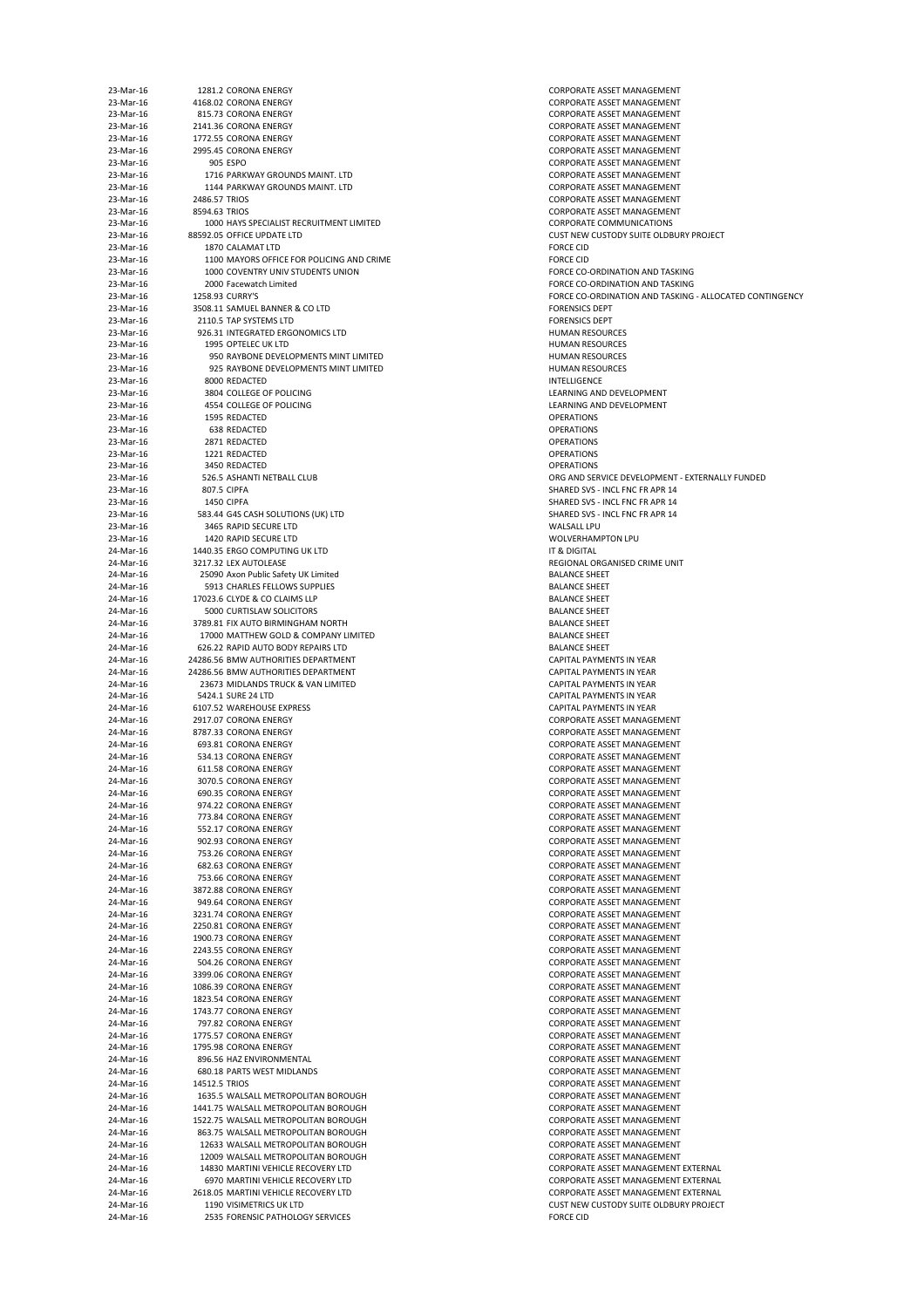| 24-Mar-16              | 2535 FORENSIC PATHOLOGY SERVICES                                           | <b>FORCE CID</b>                           |
|------------------------|----------------------------------------------------------------------------|--------------------------------------------|
| 24-Mar-16              | 513.45 ORBIS PROTECT LIMITED                                               | <b>FORCE CID</b>                           |
| 24-Mar-16<br>24-Mar-16 | 2280.8 SOFTWARE BOX LTD<br>584.34 REDACTED                                 | <b>FORENSICS DE</b><br><b>HUMAN RESO</b>   |
| 24-Mar-16              | 1045.45 REDACTED                                                           | <b>HUMAN RESO</b>                          |
| 24-Mar-16              | 596.97 REDACTED                                                            | <b>HUMAN RESO</b>                          |
| 24-Mar-16              | 605.54 REDACTED                                                            | <b>HUMAN RESO</b>                          |
| 24-Mar-16              | 819.38 REDACTED                                                            | <b>HUMAN RESO</b>                          |
| 24-Mar-16              | 1136.35 REDACTED                                                           | <b>HUMAN RESO</b>                          |
| 24-Mar-16              | 2068.6 TNT UK LTD                                                          | <b>INFORMATION</b>                         |
| 24-Mar-16              | 1225 WEST MID POL SSC - HOSPITALITY                                        | <b>INTELLIGENCE</b>                        |
| 24-Mar-16              | 540 SERVICE DESK INSTITUTE                                                 | <b>LEARNING AN</b>                         |
| 24-Mar-16              | 2688.4 CAPSTICKS SOLICITORS                                                | <b>LEGAL SERVIC</b>                        |
| 24-Mar-16<br>24-Mar-16 | 4006.75 DWF LLP<br>2063 DWF LLP                                            | <b>LEGAL SERVIC</b><br><b>LEGAL SERVIC</b> |
| 24-Mar-16              | 5600 DWF LLP                                                               | <b>LEGAL SERVIC</b>                        |
| 24-Mar-16              | 9968 HARRISON CLARK SOLICITORS                                             | <b>LEGAL SERVIC</b>                        |
| 24-Mar-16              | 1250 REDACTED                                                              | <b>LEGAL SERVIC</b>                        |
| 24-Mar-16              | 735 AVON PROTECTION                                                        | <b>OPERATIONS</b>                          |
| 24-Mar-16              | 2842.65 REDACTED                                                           | <b>OPERATIONS</b>                          |
| 24-Mar-16              | 646.46 REDACTED                                                            | <b>OPERATIONS</b>                          |
| 24-Mar-16              | 2030 SOLON SECURITY LTD                                                    | <b>OPERATIONS -</b>                        |
| 24-Mar-16              | 14530 COVENTRY CITY COUNCIL                                                | <b>PUBLIC PROTE</b>                        |
| 25-Mar-16              | 640.22 ADOBE SYSTEMS SOFTWARE                                              | <b>CORPORATE C</b>                         |
| 29-Mar-16<br>29-Mar-16 | 2634.52 BRITISH TELECOM<br>523.51 EE LIMITED                               | IT & DIGITAL<br>IT & DIGITAL               |
| 29-Mar-16              | 1200 GREENWOOD CAMPBELL LTD                                                | IT & DIGITAL                               |
| 29-Mar-16              | 554.7 LEVEL 3 COMMUNICATIONS EUROPE LIMITED                                | IT & DIGITAL                               |
| 29-Mar-16              | 80501 MAINTEL EUROPE LTD                                                   | IT & DIGITAL                               |
| 29-Mar-16              | 3360 PARITY PROFESSIONALS LIMITED                                          | IT & DIGITAL                               |
| 29-Mar-16              | 4781.12 VIRGIN MEDIA BUSINESS                                              | IT & DIGITAL                               |
| 29-Mar-16              | 1277.39 VIRGIN MEDIA BUSINESS                                              | IT & DIGITAL                               |
| 29-Mar-16              | 11851.39 VIRGIN MEDIA BUSINESS                                             | IT & DIGITAL                               |
| 29-Mar-16              | 757.33 VIRGIN MEDIA BUSINESS                                               | IT & DIGITAL                               |
| 29-Mar-16              | 24464.99 VIRGIN MEDIA BUSINESS                                             | IT & DIGITAL                               |
| 29-Mar-16<br>29-Mar-16 | 2976.63 Vodafone Limited<br>1024 Vodafone Limited                          | IT & DIGITAL<br>IT & DIGITAL               |
| 29-Mar-16              | 2188.31 Wireless Logic Limited                                             | IT & DIGITAL                               |
| 29-Mar-16              | 500 RAMADA SOLIHULL HOTEL                                                  | <b>AIRPORT POLI</b>                        |
| 29-Mar-16              | 2080.44 FRED SMITH & SONS LTD                                              | <b>BALANCE SHEI</b>                        |
| 29-Mar-16              | 516.4 FRED SMITH & SONS LTD                                                | <b>BALANCE SHEI</b>                        |
| 29-Mar-16              | 3572.24 NITON EQUIPMENT LTD                                                | <b>BALANCE SHEI</b>                        |
| 29-Mar-16              | 29012.05 TRAVEL WEST MIDLANDS                                              | <b>BALANCE SHEI</b>                        |
| 29-Mar-16              | 1166.06 W A PRODUCTS                                                       | <b>BALANCE SHE</b>                         |
| 29-Mar-16              | 4183.65 W A PRODUCTS                                                       | <b>BALANCE SHEI</b>                        |
| 29-Mar-16              | 1562.26 WALMLEY REPAIR & CARE                                              | <b>BALANCE SHE</b>                         |
| 29-Mar-16<br>29-Mar-16 | 1697.79 NYS CORPORATE LTD<br>2455.4 SOFTWARE BOX LTD                       | <b>BIRMINGHAM</b><br><b>BODY WORN (</b>    |
| 29-Mar-16              | 3460 Carillion PLC                                                         | <b>CAPITAL PAYN</b>                        |
| 29-Mar-16              | 614.48 INSIGHT DIRECT (UK) LTD                                             | <b>CAPITAL PAYN</b>                        |
| 29-Mar-16              | 1241.82 SANDHURST AUTOPRINT (INC FREIGHT PRODUCTS)                         | <b>CAPITAL PAYN</b>                        |
| 29-Mar-16              | 1174.98 SANDHURST AUTOPRINT (INC FREIGHT PRODUCTS)                         | <b>CAPITAL PAYN</b>                        |
| 29-Mar-16              | 11748.8 POLICE SERV FOR NORTHERN IRELAND                                   | <b>COMMAND TI</b>                          |
| 29-Mar-16              | 1155.89 ALERE TOXICOLOGY PLC                                               | <b>COMMUNITY</b>                           |
| 29-Mar-16              | 924.71 ALERE TOXICOLOGY PLC                                                | <b>COMMUNITY</b>                           |
| 29-Mar-16              | 1104.52 ALERE TOXICOLOGY PLC                                               | <b>COMMUNITY</b>                           |
| 29-Mar-16              | 1207.27 ALERE TOXICOLOGY PLC                                               | <b>COMMUNITY</b>                           |
| 29-Mar-16<br>29-Mar-16 | 1044.6 ALERE TOXICOLOGY PLC<br>771.43 BIDVEST FOODSERVICE                  | <b>COMMUNITY</b><br><b>COMMUNITY</b>       |
| 29-Mar-16              | 808.85 LAURENCE CLARKE LIMITED                                             | <b>COMMUNITY</b>                           |
| 29-Mar-16              | 881.65 Arrow County Supplies                                               | <b>CORPORATE A</b>                         |
| 29-Mar-16              | 584.13 Arrow County Supplies                                               | <b>CORPORATE A</b>                         |
| 29-Mar-16              | 2438.16 BIRMINGHAM CITY COUNCIL                                            | <b>CORPORATE A</b>                         |
| 29-Mar-16              | 4257 BIRMINGHAM CITY COUNCIL                                               | <b>CORPORATE A</b>                         |
| 29-Mar-16              | 2128.5 BIRMINGHAM CITY COUNCIL                                             | <b>CORPORATE A</b>                         |
| 29-Mar-16              | 1680 BIRMINGHAM CITY COUNCIL                                               | <b>CORPORATE A</b>                         |
| 29-Mar-16              | 11124 BIRMINGHAM CITY COUNCIL                                              | <b>CORPORATE A</b>                         |
| 29-Mar-16              | 2860.69 Carillion PLC<br>3489.1 Carillion PLC                              | <b>CORPORATE A</b><br><b>CORPORATE A</b>   |
| 29-Mar-16<br>29-Mar-16 | 2075.37 Carillion PLC                                                      | <b>CORPORATE A</b>                         |
| 29-Mar-16              | 692.27 Carillion PLC                                                       | <b>CORPORATE A</b>                         |
| 29-Mar-16              | 659.1 Carillion PLC                                                        | <b>CORPORATE A</b>                         |
| 29-Mar-16              | 9921.05 Carillion PLC                                                      | <b>CORPORATE A</b>                         |
| 29-Mar-16              | 3450.99 Carillion PLC                                                      | <b>CORPORATE A</b>                         |
| 29-Mar-16              | 2132.5 COVENTRY CITY COUNCIL                                               | <b>CORPORATE A</b>                         |
| 29-Mar-16              | 15118 COVENTRY CITY COUNCIL                                                | <b>CORPORATE A</b>                         |
| 29-Mar-16              | 2132.5 COVENTRY CITY COUNCIL                                               | <b>CORPORATE A</b>                         |
| 29-Mar-16              | 11910.5 COVENTRY CITY COUNCIL                                              | <b>CORPORATE A</b>                         |
| 29-Mar-16              | 506 COVENTRY CITY COUNCIL                                                  | <b>CORPORATE A</b>                         |
| 29-Mar-16<br>29-Mar-16 | 506.64 CRADLEY HEATH KAWASAKI CENTRE<br>3461.5 DUDLEY METROPOLITAN BOROUGH | <b>CORPORATE A</b><br><b>CORPORATE A</b>   |
| 29-Mar-16              | 5548 DUDLEY METROPOLITAN BOROUGH                                           | <b>CORPORATE A</b>                         |
| 29-Mar-16              | <b>682 DUDLEY METROPOLITAN BOROUGH</b>                                     | <b>CORPORATE A</b>                         |
| 29-Mar-16              | 583 DUDLEY METROPOLITAN BOROUGH                                            | <b>CORPORATE A</b>                         |
| 29-Mar-16              | 913 DUDLEY METROPOLITAN BOROUGH                                            | <b>CORPORATE A</b>                         |
| 29-Mar-16              | 7201 DUDLEY METROPOLITAN BOROUGH                                           | <b>CORPORATE A</b>                         |
| 29-Mar-16              | 2710.5 DUDLEY METROPOLITAN BOROUGH                                         | <b>CORPORATE A</b>                         |
| 29-Mar-16              | 526.53 ERIC WRIGHT WATER LTD                                               | <b>CORPORATE A</b>                         |
| 29-Mar-16              | 825.94 ERIC WRIGHT WATER LTD                                               | <b>CORPORATE A</b>                         |
| 29-Mar-16              | 1387.36 ERIC WRIGHT WATER LTD                                              | <b>CORPORATE A</b>                         |
| 29-Mar-16              | 1263.22 ERIC WRIGHT WATER LTD                                              | <b>CORPORATE A</b>                         |
| 29-Mar-16<br>29-Mar-16 | 505.02 ERIC WRIGHT WATER LTD<br>600.9 ERIC WRIGHT WATER LTD                | <b>CORPORATE A</b><br><b>CORPORATE A</b>   |
| 29-Mar-16              | 1719.96 ERIC WRIGHT WATER LTD                                              | <b>CORPORATE A</b>                         |
|                        |                                                                            |                                            |

FORENSICS DEPT HUMAN RESOURCES HUMAN RESOURCES **HUMAN RESOURCES HUMAN RESOURCES** HUMAN RESOURCES HUMAN RESOURCES INFORMATION MANAGEMENT LEARNING AND DEVELOPMENT LEGAL SERVICES LEGAL SERVICES LEGAL SERVICES LEGAL SERVICES LEGAL SERVICES LEGAL SERVICES OPERATIONS - EXTERNALLY FUNDED PUBLIC PROTECTION CORPORATE COMMUNICATIONS AIRPORT POLICING BALANCE SHEET BALANCE SHEET BALANCE SHEET BALANCE SHEET **BALANCE SHEET BALANCE SHEET** BALANCE SHEET BIRMINGHAM WEST AND CENTRAL LPU BODY WORN CAMERA CAPITAL PAYMENTS IN YEAR CAPITAL PAYMENTS IN YEAR 29-Martin 20-Mart-16 1241.82 SANDHURS AUTOR (INC FREE GAPITAL PAYMENTS IN YEAR 29-Martin 20-Mar-16 1174.98 SANDHURST AUTOR (INC FREE GAPITAL PAYMENTS IN YEAR COMMAND TEAM COMMUNITY JUSTICE AND CUSTODY COMMUNITY JUSTICE AND CUSTODY COMMUNITY JUSTICE AND CUSTODY COMMUNITY JUSTICE AND CUSTODY COMMUNITY JUSTICE AND CUSTODY COMMUNITY JUSTICE AND CUSTODY COMMUNITY JUSTICE AND CUSTODY CORPORATE ASSET MANAGEMENT CORPORATE ASSET MANAGEMENT CORPORATE ASSET MANAGEMENT CORPORATE ASSET MANAGEMENT CORPORATE ASSET MANAGEMENT CORPORATE ASSET MANAGEMENT CORPORATE ASSET MANAGEMENT CORPORATE ASSET MANAGEMENT CORPORATE ASSET MANAGEMENT CORPORATE ASSET MANAGEMENT CORPORATE ASSET MANAGEMENT CORPORATE ASSET MANAGEMENT CORPORATE ASSET MANAGEMENT CORPORATE ASSET MANAGEMENT CORPORATE ASSET MANAGEMENT CORPORATE ASSET MANAGEMENT CORPORATE ASSET MANAGEMENT CORPORATE ASSET MANAGEMENT CORPORATE ASSET MANAGEMENT CORPORATE ASSET MANAGEMENT CORPORATE ASSET MANAGEMENT CORPORATE ASSET MANAGEMENT CORPORATE ASSET MANAGEMENT CORPORATE ASSET MANAGEMENT CORPORATE ASSET MANAGEMENT CORPORATE ASSET MANAGEMENT CORPORATE ASSET MANAGEMENT CORPORATE ASSET MANAGEMENT CORPORATE ASSET MANAGEMENT CORPORATE ASSET MANAGEMENT CORPORATE ASSET MANAGEMENT CORPORATE ASSET MANAGEMENT CORPORATE ASSET MANAGEMENT CORPORATE ASSET MANAGEMENT